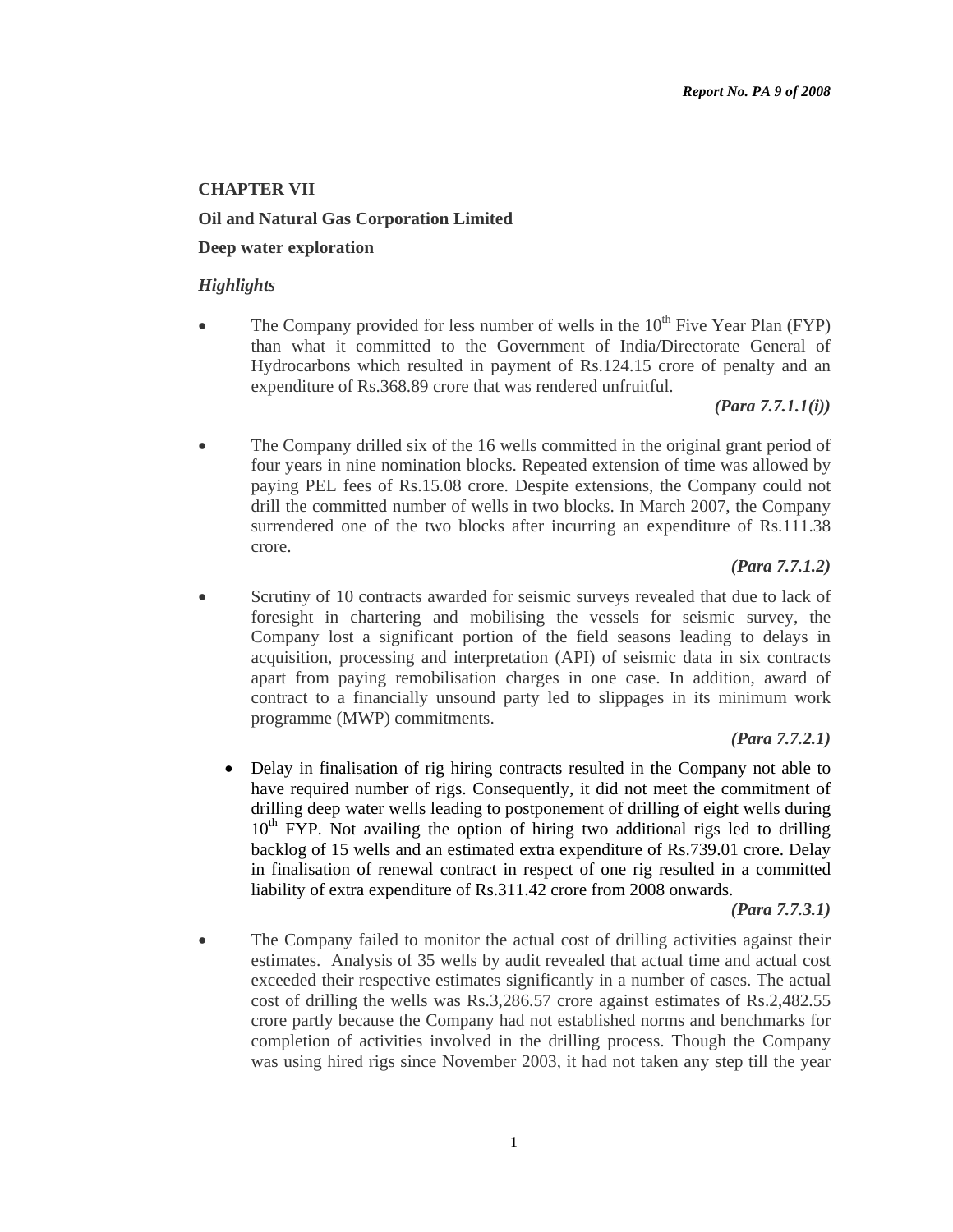2007 to utilise its experience for fixation of norms for better control on drilling related activities.

*(Para 7.7.3.2(i))* 

In the absence of a remedial provision in the contract for recovery of loss to the Company due to supply of defective equipment and services by the rig contractor, the Company's interest could not be safeguarded and it had to abandon a well after incurring an expenditure of Rs.48.01 crore.

#### *(Para 7.7.3.2 (ii))*

• The Company diverted its own rig meant for deep water drilling to shallow water locations and consequently had to forego a saving of Rs.27.75 crore.

### *(Para 7.7.3.2 (iii))*

• As a result of failure to make standby well head available by a contractor as per contractual provisions, the Company had to pay extra charges of Rs.11.05 crore for rig and services.

### *(Para 7.7.3.3 (i))*

• Lack of coordination among various Divisions of the Company to arrive at a final decision for abandonment or continuation of drilling of a well resulted in extra expenditure of Rs.11.06 crore in placing and removing of the abandonment plug.

### *(Para 7.7.3.3(ii))*

The Company failed to estimate a firm reserve accretion from deep water blocks for which it spent Rs.5,769.12 crore during  $10^{th}$  FYP period (2002-03 to 2006-07). The Company could accrete only 172.17 MMTOE till March 2007, of which 73.70 *per cent* was from a block acquired from another party in March 2005. The Company's accretion till March 2007 from the NELP blocks awarded to it directly by the Government of India was Nil and the balance accretion of 26.30 per cent was exclusively from the nomination blocks.

### *(Para 7.7.4.1)*

• As a result of testing two hydrocarbon objects with conventional production testing method instead of Modular Dynamic Tester during the course of drilling a well, the Company had to incur an avoidable expenditure of Rs.9.13 crore.

### *(Para 7.7.4.3)*

• In deep water drilling operations, several incidents of equipment damage, major and minor injuries and in subsequent years many 'near misses' were reported. One fatal accident was also reported in February 2006. These incidences indicated that the 'goal zero' of corporate environmental management which includes zero accidents, lost man days and facilities was not fulfilled.

### *(Para 7.7.5.1)*

• Time taken for pre-drilling EIA studies ranged from 20 to 56 months from the date of signing respective PSC whereas the exploration activities in the NELP blocks were to be undertaken within six months of the award of the blocks as per provisions of the production sharing contracts.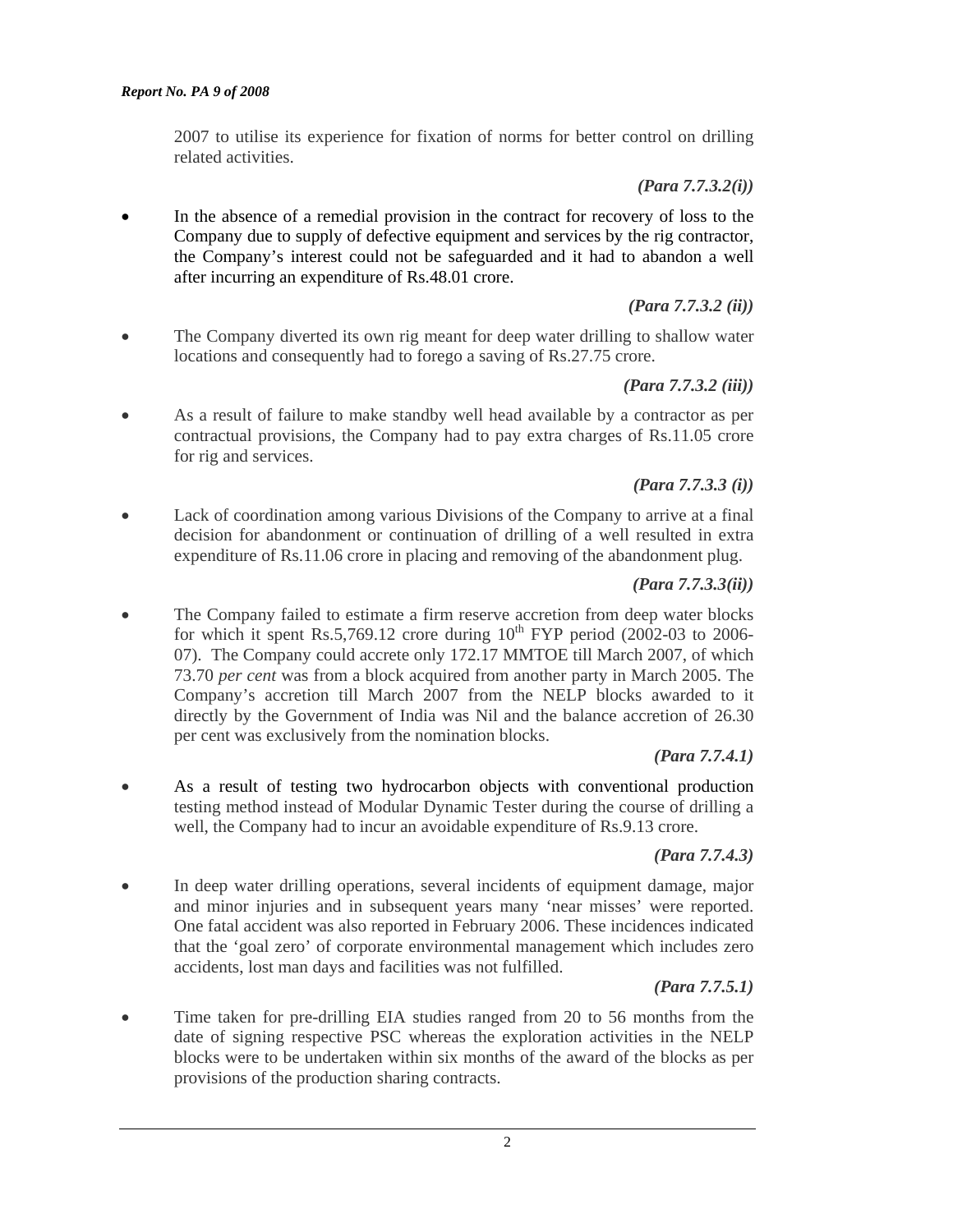*(Para 7.7.5.2(i))* 

• Production Sharing Contracts signed for the deep water blocks prescribed time period for completion of MWP of each phase. Audit observed that the Company had not prescribed policy guidelines for completion of each activity in order to achieve the MWP targets. The Company also did not prepare separate budget for deep water exploration in their annual corporate plans so as to monitor the physical and financial progress of the project.

# *(Para 7.7.6.1)*

• Though the Company had decided in June 2005 to engage a technical auditor for conducting technical audit of exploration process within a period of 12 days, the work was assigned to a party only in July 2007 to commence the work from 20 August 2007 to be completed by 4 September 2007. Thus, the advantage of taking corrective actions to avoid cost and time overruns during the two year period was lost.

*(Para 7.7.6.2)* 

# *Summary of recommendations*

*The Company should:* 

- *1. Prepare its FYPs taking into account its MWP commitments, backlogs and future acreages to avoid payment of penalty and surrender of blocks.*
- *2. Ensure that Letters of Award for seismic survey are issued prior to the onset of the field season and specify a firm date for vessel mobilisation for seismic survey. Procedures should be established to ensure that the financial capability of the contractor is evaluated/assessed before award of contract.*
- *3. Finalise the tenders for hiring rigs within the period prescribed in its Materials Management Manual and consider the prevailing market rate/trends while finalising/extending the contracts for hiring rigs so as to establish the reasonability of the rates offered. It should fix norms for time required to execute various activities of drilling while hiring rigs on integrated well completion basis so as to have an effective control on the performance of the contractors. The Company should incorporate clauses in the contract to protect its interest in the event of idling of services due to breakdown in one or more equipment supplied by a contractor under an integrated well completion contract.*
- *4. Expedite acquisition, processing and interpretation of seismic data, plan drilling of sufficient number of wells and test the wells as per procedures prescribed by the DGH. It should fix norms for testing of wells in terms of number of days per object by giving due weightage to the subsurface conditions of various Basins.*
- *5. Initiate environment impact assessment studies in time so as to avoid delays in the MWP and consequential penalties. It should strengthen the mechanism of*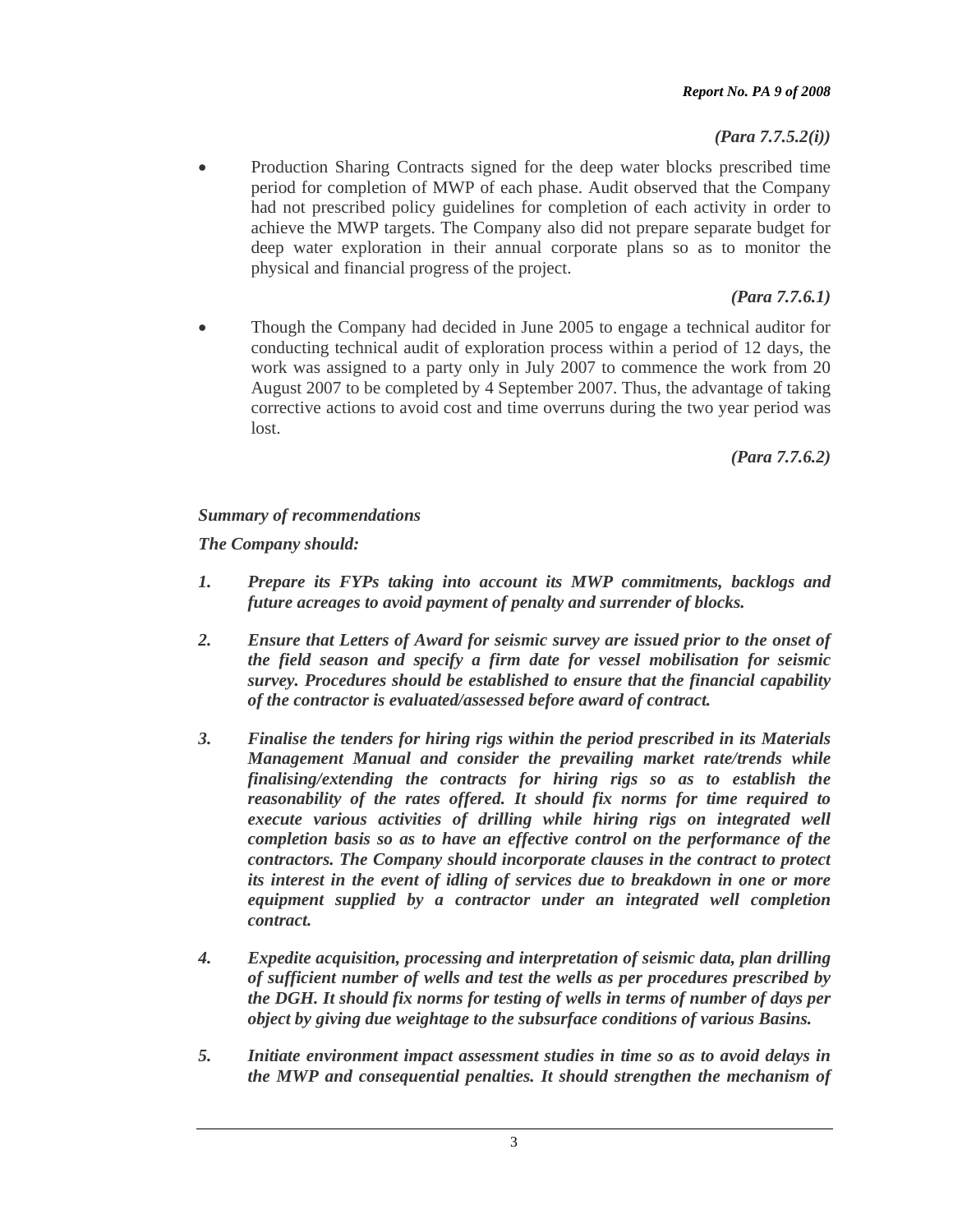*monitoring by HSE as stipulated in environmental clearances and establish systems and strengthen procedures to ensure incident free operations for its Total Productivity Management Programme.* 

- *6. Prescribe policy guidelines for planning activities in deep water exploration to ensure completion of each activity as per MWP targets. It should prepare activity-wise separate budget for deep water exploration project in their annual corporate plans for monitoring the physical and financial progress of the project.*
- *7. Ensure that technical audit of exploration process of each block under deep water is conducted timely.*

#### *7.1 Introduction*

 $\overline{a}$ 

*7.1.1* With the discovery of Bombay High field during 1974, Oil and Natural Gas Corporation Limited (Company) focused more on exploration in offshore areas on the western coast of the country. Exploratory drilling activities were limited to shallow water areas till 1979 and were extended to deep waters<sup>1</sup> from 1980 onwards as depicted below:



7.1.2 Deep waters of Indian offshore, divided into eight<sup>2</sup> sedimentary Basins<sup>3</sup>, are seaward extension of the continental shelf.

*7.1.3* Between 1994 to 1998, National Oil Companies (NOCs) were offered exploratory blocks with a water depth of more than 400 meters on 'nomination basis' and were allowed to apply to the Government of India (GOI) for grant of Petroleum Exploration License (PEL) for these blocks. The Company acquired ten such deep water nomination

<sup>&</sup>lt;sup>1</sup> Deep water refers to a water depth of 400 meters and more at present.

*<sup>2</sup> Andaman, Cauvery, Kerala-Konkan, Krishna-Godavari, Kutch, Mahanadi, Mumbai offshore and Saurashtra.*

*<sup>3</sup> Sedimentary Basins are depressions in the earth's crust where organic matter are deposited.*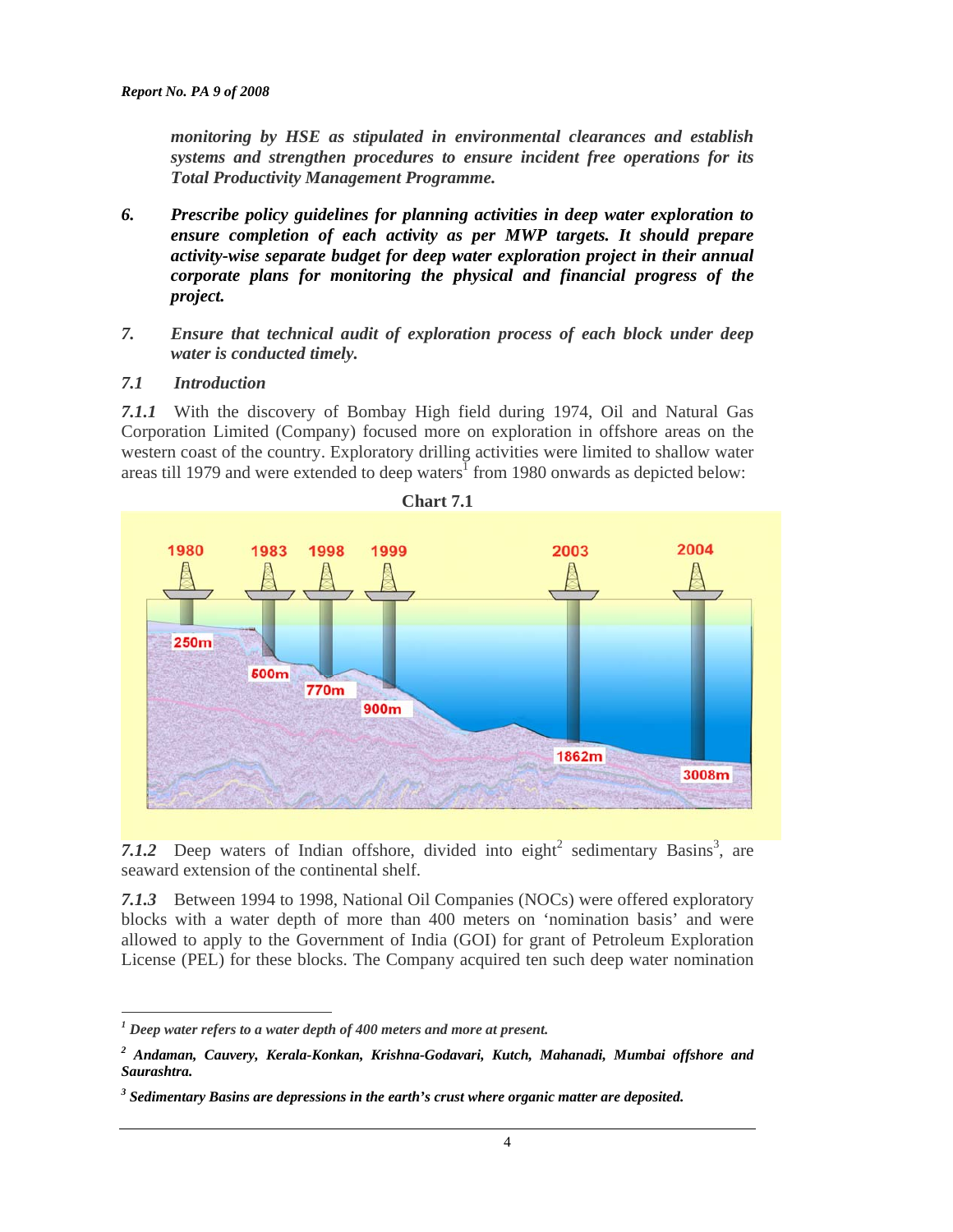blocks during the period 1994 to 1998, of which one block was surrendered in December 2003. The details of the nine nomination blocks are given in the *Annexure XXI*.

*7.1.4* From 1980 onwards till the introduction of New Exploration Licensing Policy (NELP) in 1999, other than the blocks allotted under nomination basis, the GOI offered blocks to private as well as joint venture companies under Production Sharing Contracts (PSC). Such blocks were called 'Pre-NELP blocks'. The Company was not offered any such deep water blocks under Pre-NELP scheme.

*7.1.5* The Directorate General of Hydrocarbon (DGH) formulated and implemented the Government of India's NELP, 1999. The procedure for bidding in NELP is given in *Annexure XXII*. Under the NELP, between 1999 to 2006 the GOI offered exploration of deep water blocks through six rounds. The Company acquired 34 deep water blocks in these rounds as indicated in Table-7.1: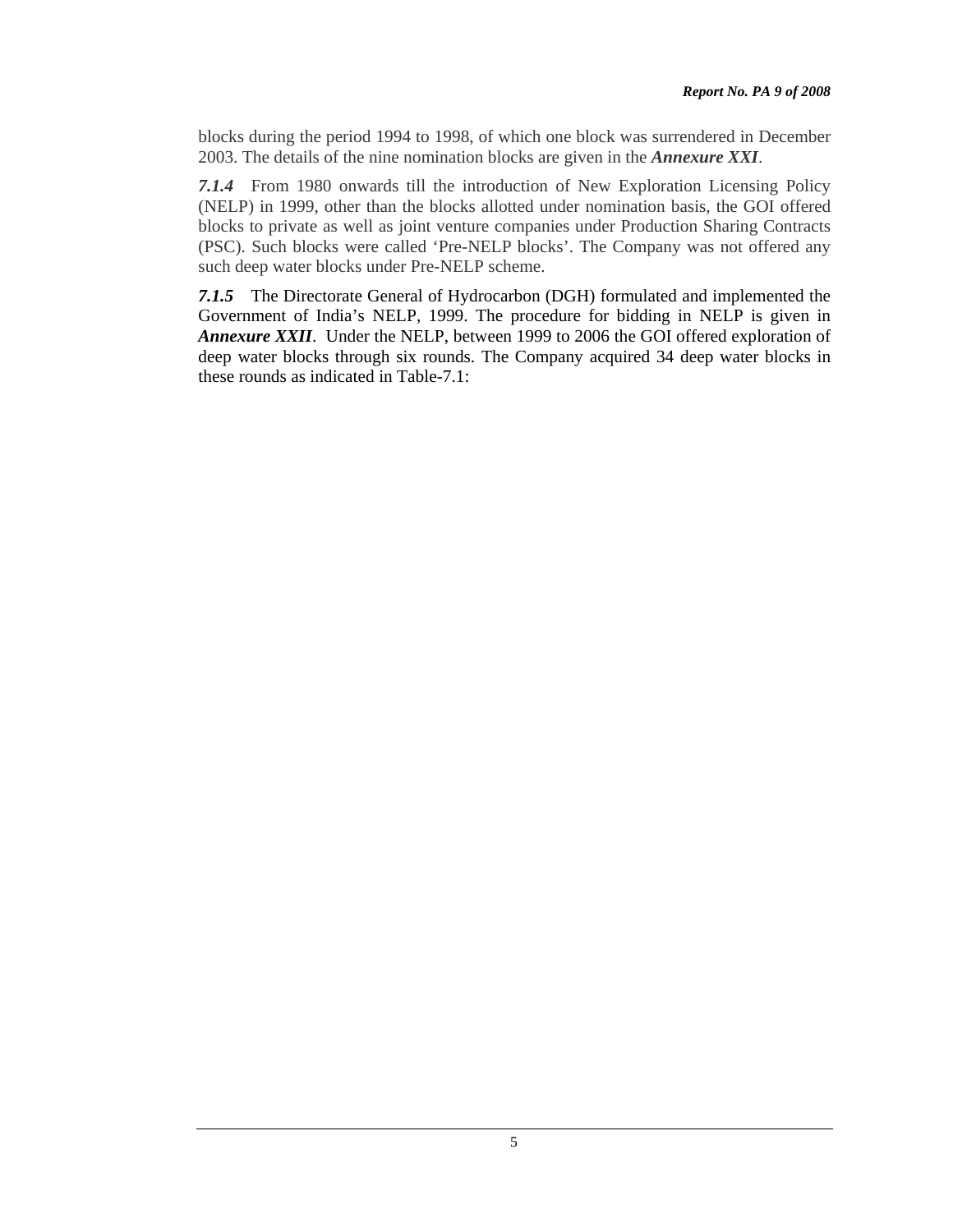| <b>NELP</b><br><b>Round</b> | Date of<br>inviting<br><b>bids</b> | Date of<br>award | Deep<br>water<br>blocks<br>offered | Deep<br>water<br><b>blocks</b><br>bid by<br><b>ONGC</b> | Deep<br>water<br>blocks<br>awarded<br>by the<br>GOI | Deep<br>water<br>blocks<br>awarded<br>to<br>ONGC | No. of<br>wells<br>drilled<br>by the<br><b>ONGC</b> | ONGC's<br>wells<br>with<br>hydro-<br>carbon<br>discoveries<br>(As of<br><b>August</b><br>$2007)*$ | <b>Other</b><br>parties'<br>wells with<br>hydrocarbon<br>discoveries<br>(As of<br><b>March</b><br>$2007)*$ |
|-----------------------------|------------------------------------|------------------|------------------------------------|---------------------------------------------------------|-----------------------------------------------------|--------------------------------------------------|-----------------------------------------------------|---------------------------------------------------------------------------------------------------|------------------------------------------------------------------------------------------------------------|
| I                           | 08.01.99                           | 12.04.00         | 12                                 | 6                                                       | 7                                                   | 3                                                | 3                                                   |                                                                                                   | 21                                                                                                         |
| $\mathbf{I}$                | 15.12.00                           | 17.07.01         | 8                                  | 6                                                       | 8                                                   | 6                                                | 4                                                   |                                                                                                   |                                                                                                            |
| III                         | 27.03.02                           | 04.02.03         | 9                                  | 9                                                       | 9                                                   | 2                                                | $\overline{\phantom{a}}$                            | $\overline{\phantom{0}}$                                                                          |                                                                                                            |
| IV                          | 08.05.03                           | 06.02.04         | 12                                 | 11                                                      | 10                                                  | 9                                                | 1                                                   | $\overline{\phantom{0}}$                                                                          |                                                                                                            |
| $\mathbf{V}$                | 03.01.05                           | 23.09.05         | 6                                  | 9                                                       | 6                                                   | 2                                                | $\overline{\phantom{a}}$                            | $\overline{\phantom{0}}$                                                                          |                                                                                                            |
| VI                          | 23.02.06                           | 08.02.07         | 24                                 | 21                                                      | 21                                                  | 12                                               | $\overline{\phantom{a}}$                            |                                                                                                   |                                                                                                            |
|                             | <b>Total</b>                       |                  | 71                                 | 62                                                      | 61                                                  | 34                                               | 8                                                   |                                                                                                   | 21                                                                                                         |

 **Table-7.1: Blocks awarded to the Company (ONGC) under NELP** 

• *As recognised by the DGH.* 

**Chart 7.2** 



One block *viz.,* KG-DWN-98/2, was acquired from Cairn Energy India Limited (CEIL) in March 2005 with 90 per cent participating interest (PI) of the Company. CEIL had drilled six wells of which four were hydrocarbon bearing. After acquisition of the block, the Company drilled seven wells of which six were found hydrocarbon bearing.

7.1.6 From  $9<sup>th</sup>$  Five Year Plan (1997-2002) onwards, the Company started preparing Five Year Plans (FYP) incorporating therein its deep water exploration and production targets. The Company also entered into Memorandum of Understanding (MOU) with the Ministry of Petroleum and Natural Gas (MOP&NG) to achieve overall targets of reserve accretion and production depicted in the FYP.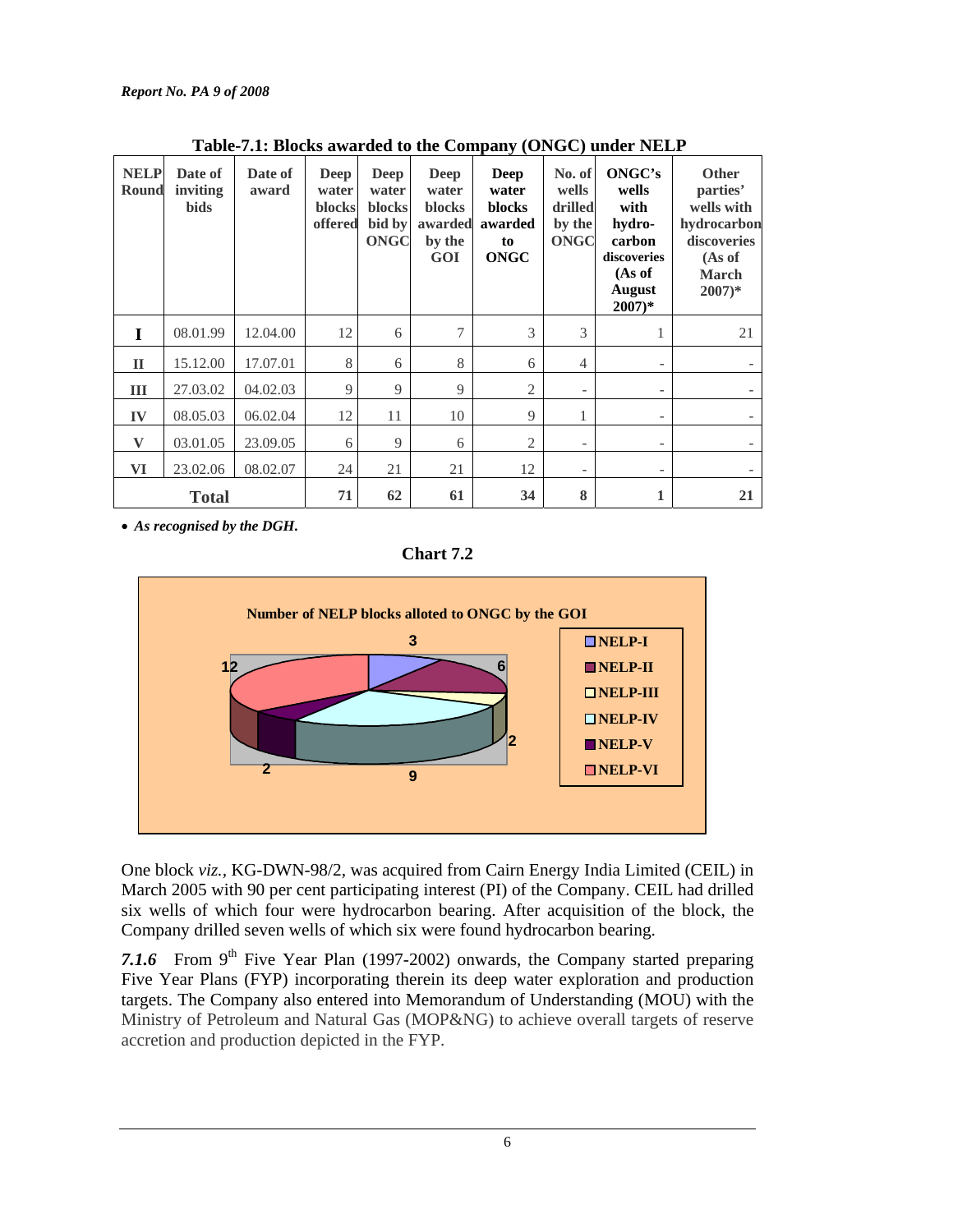7.1.7 Though the Company had been engaged in deep water exploration<sup>4</sup> activity since 1970, it gained momentum with the introduction of project 'Sagar Samriddhi' in August 2003-04 which envisaged deep water exploration of 37 deep water wells and 10 delineation wells<sup>5</sup> in the Company's nominated as well as NELP blocks. The project was expected to be completed in 2006-07 which coincided with the end of the  $10^{th}$  FYP. The Company incurred an expenditure of Rs.5,769.12 crore on deep water exploration activities during this period. The phase wise Minimum Work Programme (MWP) commitments, actual work completed, cost incurred etc., up to March 2007 for 35 NELP blocks acquired by the Company, including that acquired from CEIL, is given in the *Annexure XXIII*. The achievement in terms of wells drilled in NELP blocks till March 2007 against the commitment within this period is given in Table-7.2 below:

| <u>1 avre 1.2. Shortian in urining or wens the the chu of 10. Feed in Fusicial Tourus 1 to 1 v</u> |                                                   |                                                                                                              |                                   |                                  |                                  |    |  |  |  |
|----------------------------------------------------------------------------------------------------|---------------------------------------------------|--------------------------------------------------------------------------------------------------------------|-----------------------------------|----------------------------------|----------------------------------|----|--|--|--|
| <b>Particulars</b>                                                                                 | <b>NELP Rounds</b>                                |                                                                                                              |                                   |                                  |                                  |    |  |  |  |
|                                                                                                    |                                                   |                                                                                                              |                                   | Ш                                | $\bf{IV}$                        |    |  |  |  |
|                                                                                                    | phases of the one<br>blocks awarded<br>by the GOI | For all the three $\vert$ For 3 <sup>rd</sup> phase of<br>block<br>acquired<br>from<br>CEIL in March<br>2005 | (For $1st$<br>and $2nd$<br>phase) | (For 1 <sup>st</sup> )<br>phase) | (For 1 <sup>st</sup> )<br>phase) |    |  |  |  |
| <b>Commitment</b>                                                                                  |                                                   | Nil                                                                                                          | 24                                |                                  | 9                                | 40 |  |  |  |
| <b>Actual</b>                                                                                      |                                                   |                                                                                                              | 4                                 |                                  |                                  | 15 |  |  |  |
| <b>Shortfall</b>                                                                                   |                                                   |                                                                                                              | 20                                |                                  | 8                                | 32 |  |  |  |

Table-7.2: Shortfall in drilling of wells till the end of  $10^{th}$  FVP in NELP rounds 1 to IV

**Chart 7.3**



<sup>&</sup>lt;sup>4</sup> Exploration involves conducting seismic surveys followed by drilling of wells.

 $^5$  Delineation well refers to the well drilled in unproved area to determine the boundaries or the extent of *reservoir.*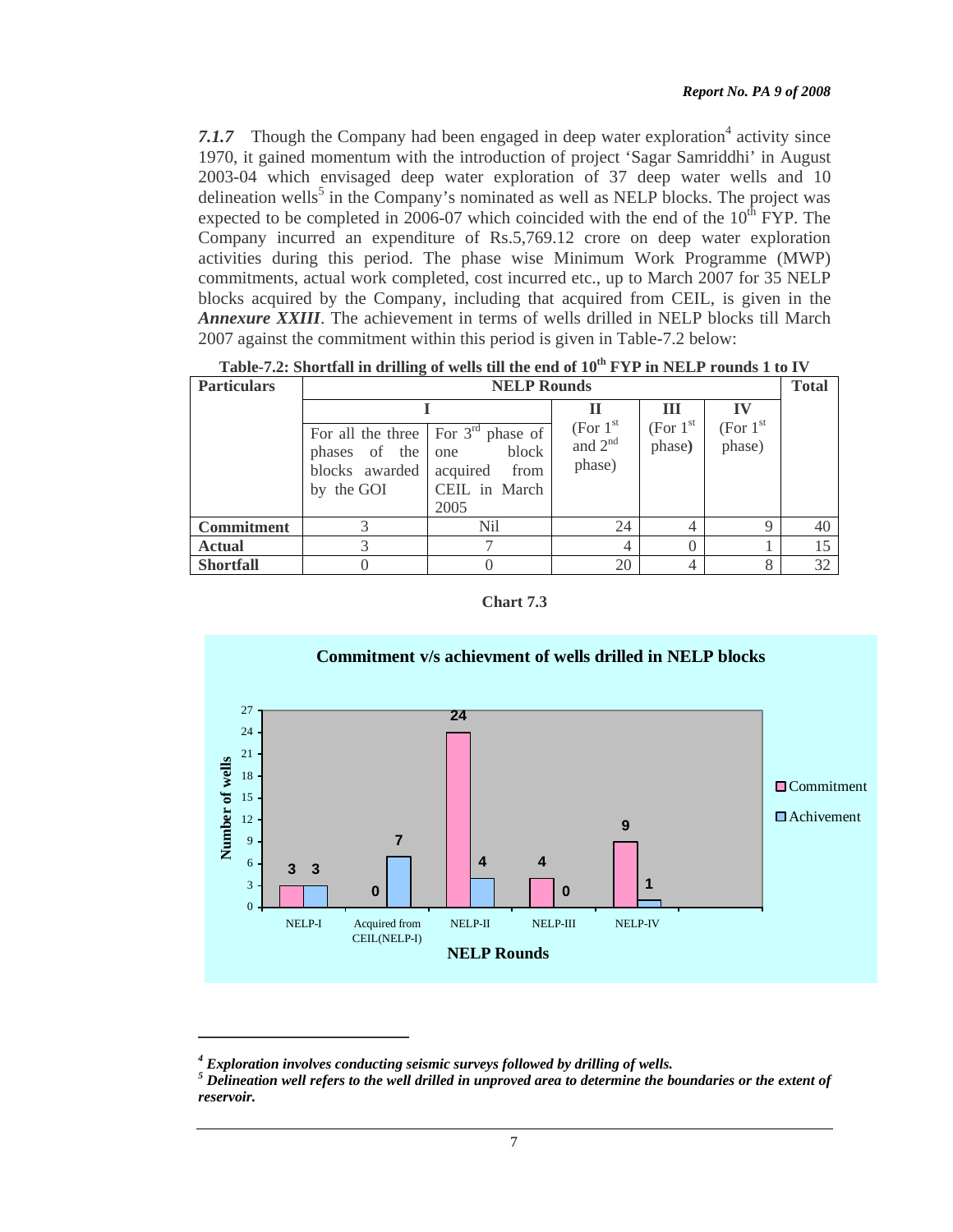In the nomination blocks, the Company could drill 6 wells in the original grant period against the commitment of 16 wells. However, in the extended grant period, the Company drilled 18 additional wells as shown in *Annexure XXI*.

### *7.2 Scope of audit*

Audit covered the review of the Company's transactions relating to deep water blocks; health, safety and environment (HSE) controls; internal controls and monitoring. The records and documents in the offices of the Company and of DGH, etc. from 2002-03 to 2006-07 were test checked. The review also covered the exploratory activities of nine nomination blocks and 35 NELP blocks in different Basins held by the Company in its individual capacity or with consortium partners.

### *7.3 Audit objectives*

Performance Audit of deep water exploration was conducted to assess that:

- the Company had established systems and procedures for optimal data collection and its timely processing;
- the rig deployment plan was inclusive of the inputs provided by different Basins; was sufficient and met the MWP/Corporate targets;
- production testing, well completion and reserve estimation were in compliance with the prescribed procedure and schedules;
- all environmental clearances and statutory permissions were secured in time and were in compliance with procedural/statutory requirements;
- the measures taken to ensure safe and healthy working conditions of the employees and adherence to environmental safeguards involved in drilling were adequate; and
- monitoring was adequate and effective.

# *7.4 Audit criteria*

The following criteria were used for the Performance Audit:

- i. Bidding for NELP and obtaining PEL: MWP committed in the PSCs and assessment of resources required to achieve corporate objectives of reserve accretion of hydrocarbon.
- ii. Survey, processing and interpretation of data: Applicable provisions of Material Management (MM) Manual/Corporate directions, last purchase price (LPP), market trend and cost of execution, planned period for data acquisition, processing and interpretation and conditions of contract.
- iii. Hiring of rigs and drilling: Minimum Work Programme, Bid Evaluation Criteria (BEC) for hiring rigs, MM Manual, the rig hiring contracts, well objectives, geological and geophysical data.
- iv. Production testing, well completion and reserve estimation: Five Year Plans, production test programmes.
- v. Safety, Health and Environment Management: Statutory requirements and international norms in this regard.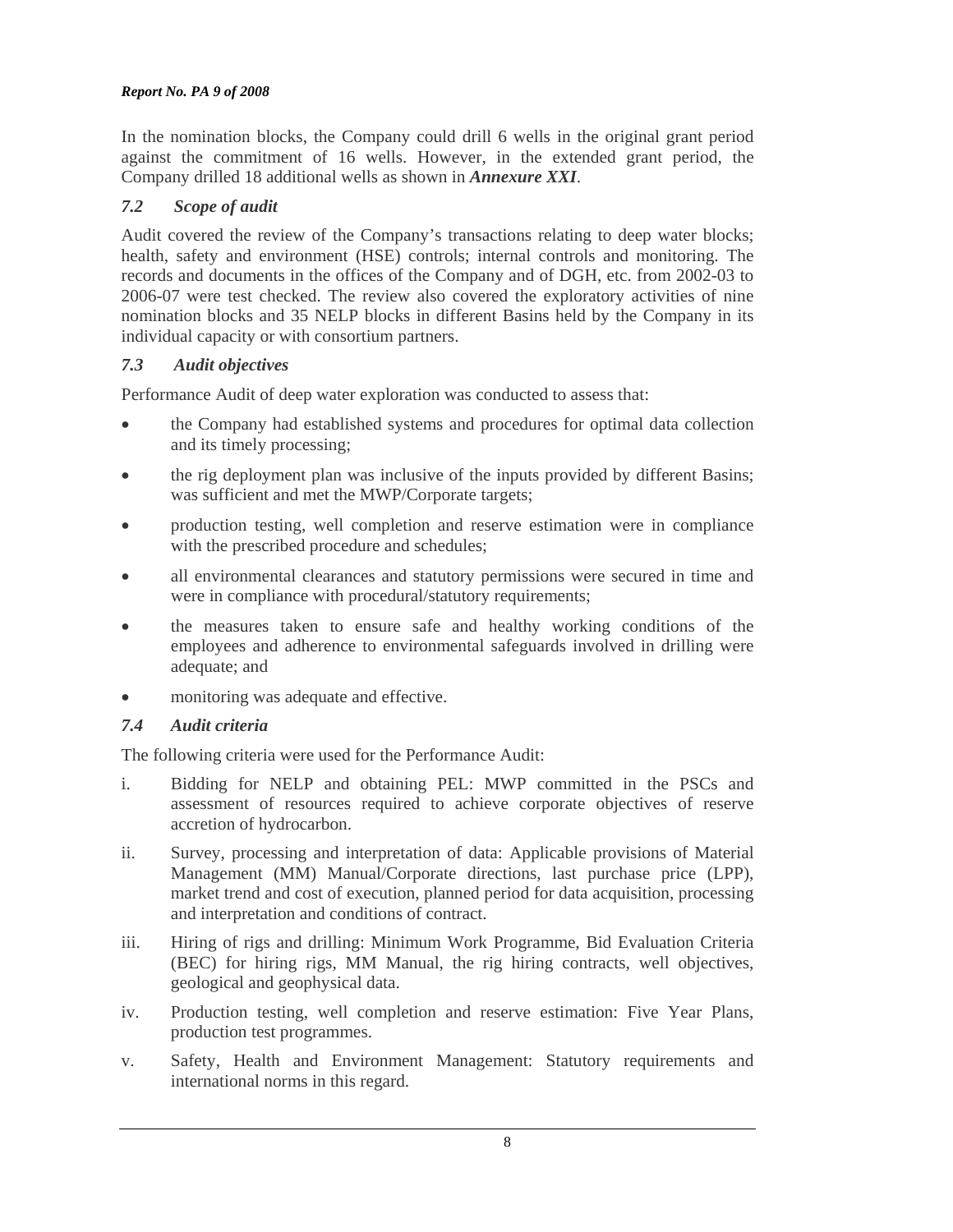vi. Monitoring and internal control: Prescribed monitoring mechanism and controls.

# *7.5 Audit methodology*

Audit reviewed the records relating to acquisition of the blocks under nomination and NELP regime, contracts and payments for survey and interpretation of data, performance/interpretation reports of the blocks, hiring and deployment of rigs, production testing, well completion and reserve estimation, HSE management and internal control/monitoring, etc. Audit also checked as part of the current review records relating to similar aspects in deep water blocks awarded to the Company in earlier years.

Entry conference with the Management was held on 1 May 2006 wherein the audit objectives, scope and methodology were explained. Mid term review meetings were held during April 2007 and exit conference was held on 10 September 2007.

### *7.6 Acknowledgement*

Audit is thankful for the co-operation received from the top and middle Management of the Company, Office of the DGH and MOP&NG in providing information, records and clarifications from time to time and for arranging discussions with the concerned officers as and when required. Their co-operation facilitated the conduct of the review within the given time frame.

### *7.7 Audit findings*

# *7.7.1. Planning for exploratory activities*

The Minimum Work Programme (MWP) in case of deep water exploration consisted of commitments made by the Company for each block in terms of extent of surveys to be conducted and wells to be drilled within an overall period of eight years divided into three phases. In the event of non-fulfilment of the MWP commitments for any phase as per schedule, the Company could be granted extension in the time schedule of a phase by the Managing Committee of the block or the GOI, for a period not exceeding six months subject to provisions of the PSC. Further extensions were as per the policy of the DGH which envisaged furnishing of a bank guarantee equal to the value of shortfall in achievement of MWP commitments besides payment of liquidated damages ranging from 10 to 30 per cent. In the event of non extension of the schedule of completion, the Company could offer the block for surrender or the GOI could also direct the Company to do the same.

The Company prepared FYPs and annual corporate plans for exploratory activities such as API of seismic data and drilling of wells to meet its obligations under the MWP and to achieve the overall objective of reserve accretion. As per the commitment made to MOP&NG in respect of the nominated blocks and to the DGH under MWP for the NELP blocks, total 51 wells (*Annexure XXIV* and *Annexure XXV*) were to be drilled during the  $10<sup>th</sup> FYP$  period (11 wells in the nomination blocks and 40 wells under NELP blocks).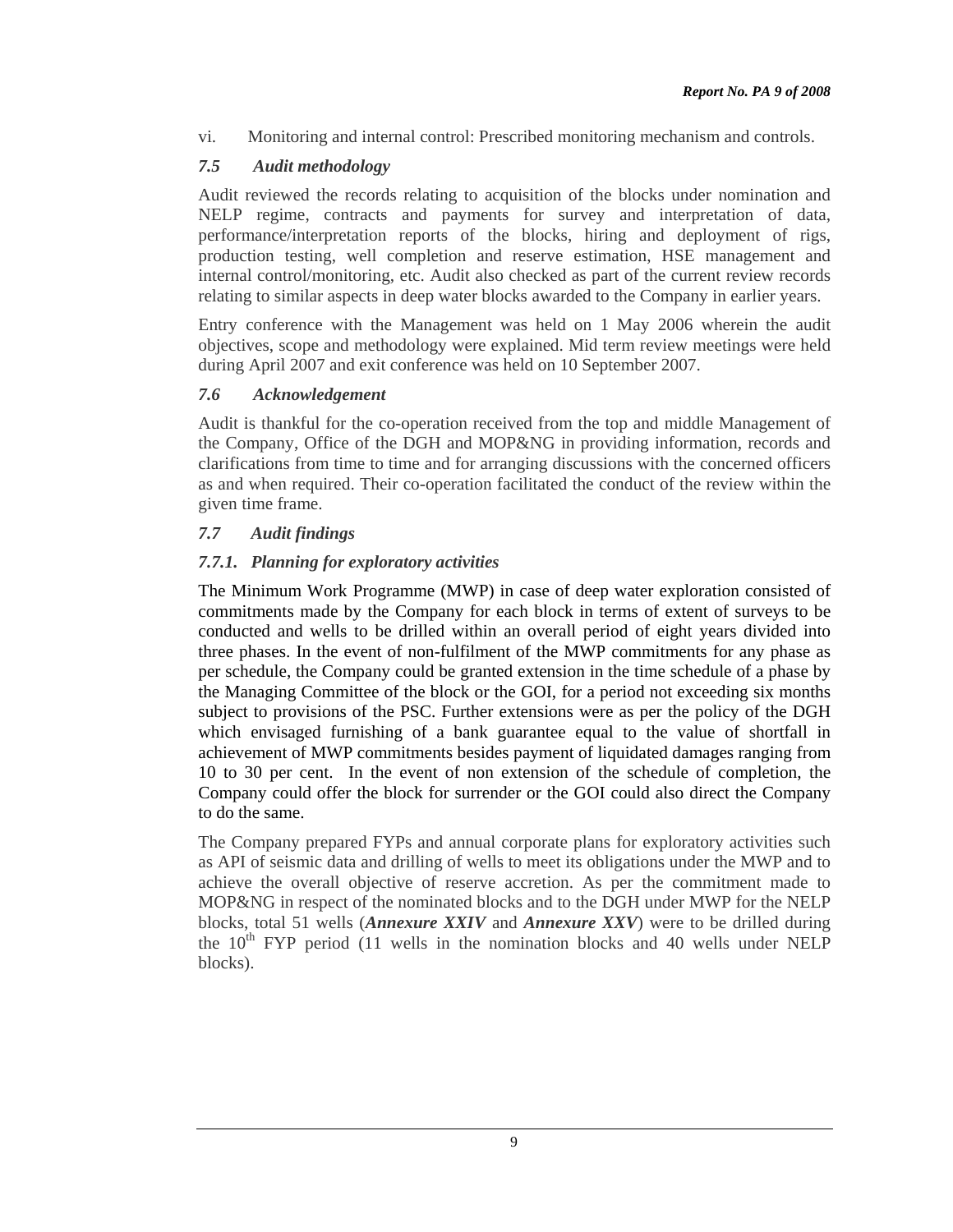# *7.7.1.1 Planning for exploration in NELP blocks*

# $(i)$  Deficiency in planning targets for the  $10^{th}$  Five Year Plan

In the  $10<sup>th</sup>$  FYP, the Company envisaged drilling of 35 wells (including 11 wells of nomination blocks) and one well for 'future acreage'<sup>6</sup> *(Annexure XXVI)* to provide a cushion for additional drilling commitments in any block to be acquired in NELP rounds within the  $10<sup>th</sup>$  FYP period. Audit observed that in respect of PSCs signed by the Company before commencement of  $10<sup>th</sup> FYP$  it had committed to drill 27 wells under NELP blocks besides 11 wells under nomination blocks within the  $10<sup>th</sup> FYP$  period. While four wells already committed to be drilled were not planned for, even the future acreage cushion of one well proved to be inadequate as the Company committed to drill 13 wells under the NELP rounds bid for during the  $10<sup>th</sup> FYP$  period. Thus, planning for lesser number of wells than those committed under the PSCs and additional commitments made during the plan period resulted in non-completion of MWPs. Five blocks under NELP-II on which the Company had incurred an expenditure of Rs.368.89 crore till March 2007 had to be surrendered for non-completion of MWP of Phase-I after paying Rs.114.13 crore as penalty to DGH. In addition, the Company paid an amount of Rs.10.02 crore to MOP&NG (November 2006) as penalty in respect of Phase-II of MN-DWN-98/3 block (acquired under NELP-I) for non-completion of the MWP of drilling one well. The shortfall in drilling of wells in respect of which the Company had to pay penalty is depicted in Table-7.3 below:

| <b>Blocks</b>      | <b>NELP-I</b>          |                          | <b>NELP-II Surrendered blocks</b> |                       |                       |                       |    |  |  |  |
|--------------------|------------------------|--------------------------|-----------------------------------|-----------------------|-----------------------|-----------------------|----|--|--|--|
|                    | <b>MN-DWN-</b><br>98/3 | <b>MB-DWN-</b><br>2000/1 | MB-<br>DWN-<br>2000/2             | GS-<br>DWN-<br>2000/1 | GS-<br>DWN-<br>2000/2 | KK-<br>DWN-<br>2000/4 |    |  |  |  |
| <b>Commitments</b> |                        |                          |                                   |                       | $\mathbf{R}$          |                       | 14 |  |  |  |
| <b>Actual</b>      |                        |                          |                                   |                       |                       |                       |    |  |  |  |
| <b>Shortfall</b>   |                        |                          |                                   |                       | ◠                     |                       |    |  |  |  |

**Table-7.3: Shortfall in drilling (number of wells) in NELP blocks** 

The Management replied (December 2007) that they had considered the commitment upto NELP-II, which was only 19 wells besides 11 wells in Nomination blocks making the total commitment during  $10^{th}$  FYP period to 30 wells. The wells committed in NELP block in a particular year were not due for planning in the same year. At the time of  $10<sup>th</sup>$ FYP formulation only those wells in the already awarded NELP blocks could be considered which were likely to come during the plan period. As such only the wells committed up to NELP-II round were accommodated in the  $10^{th}$  FYP.

The reply is not tenable in view of the fact that there were 11 wells committed in MWP of Phase-II of NELP-II which was to terminate in August 2007 and were not considered. As such, the Management needed to plan for drilling of these wells during the  $10<sup>th</sup> FYP$ . In fact, the Company had to surrender the NELP-II blocks in May 2006 due to noncompletion of MWP. This indicated that the plans did not consider the commitments existing at the time of preparing the plan and also lacked sufficient provision for future acreages. Audit also examined the  $11<sup>th</sup>$  FYP beginning from the year 2007-08 and noted

 $\overline{a}$ *6 Future acreage refers to the acreage that the Company was expected to acquire in future for exploration.*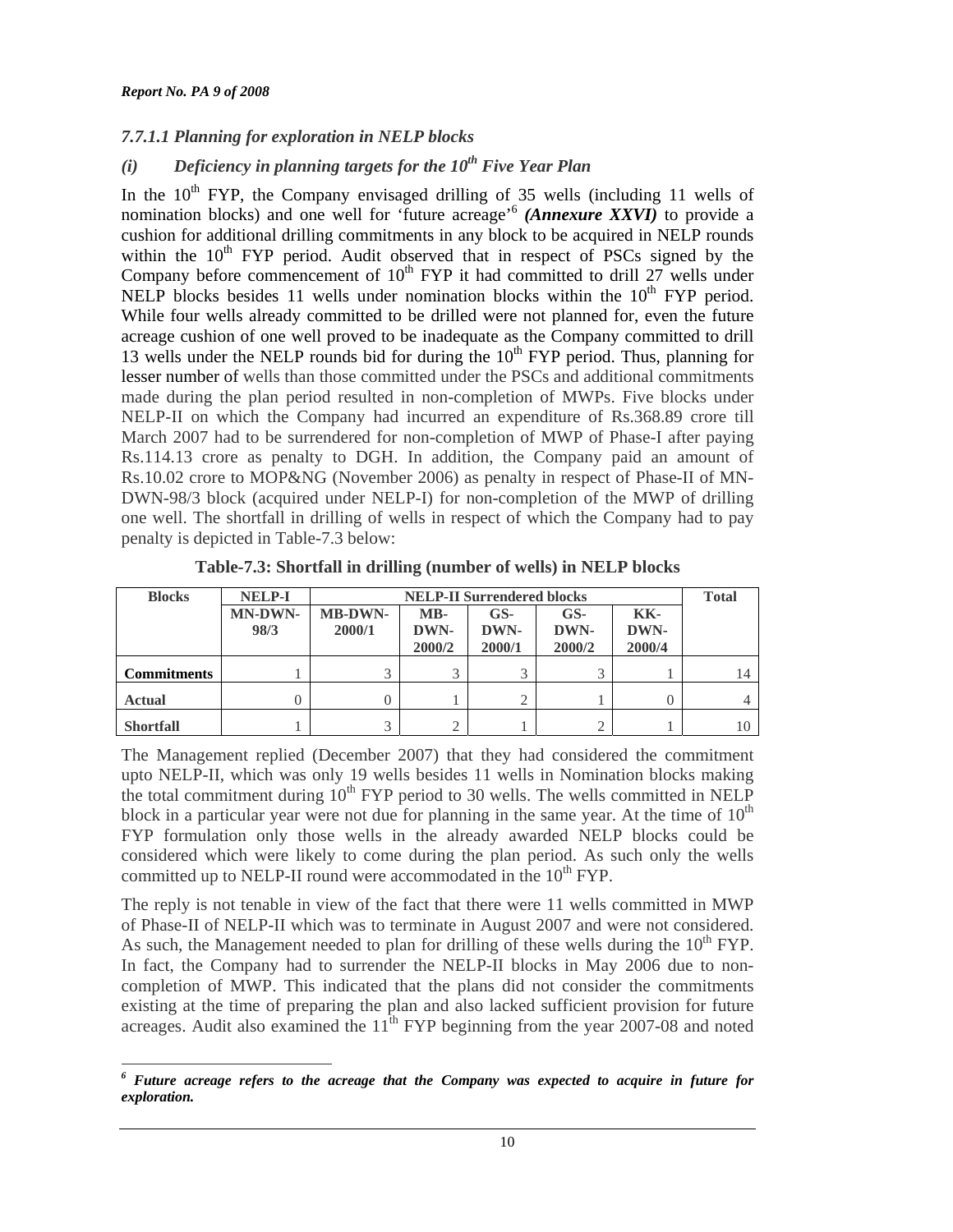that the wells planned to be drilled were 52 as against commitment of 66 wells (47 wells committed and 19 wells for future acreages). Further, the drilling of four wells<sup>7</sup> in the Andaman block is anticipated to commence only in 2009-10, as against the commitments expiring between 2007 and 2009 as per the MWP.

#### *(ii) Delays in commencing the exploratory activities due to not setting a time line*

Article 5 of the PSC for NELP blocks provided that the contractor shall commence petroleum operations not later than six months from the effective date. Audit observed that the Company had not framed any time frame or guideline for initiating and completion of each activity required to achieve the MWP targets. As a result, there were delays ranging from 12 to 25 months in commencing the exploratory activities in four blocks as detailed in Table-7.4 below:

| Sl.<br>No | <b>Block</b>   | Date of<br>signing the<br>contract<br>(1) | Date of obtaining PEL<br>(Effective date.)<br>(2) | Month of start of<br>exploration<br>(3) | Time lag<br>months<br>$(2)-(3)$ |
|-----------|----------------|-------------------------------------------|---------------------------------------------------|-----------------------------------------|---------------------------------|
|           | CY-DWN-2001/1  | 04.02.03                                  | 12.03.03                                          | Mar <sub>04</sub>                       | 12                              |
| 2.        | NEC-DWN-2002/2 | 06.02.04                                  | 17.03.04                                          | April 05                                | 13                              |
| 3.        | AN-DWN-2002/1  | 06.02.04                                  | 17.03.04                                          | April 06                                | 25                              |
| 4.        | AN-DWN-2002/2  | 06.02.04                                  | 17.03.04                                          | April 06                                | 25                              |

**Table-7.4: Delay in commencing exploratory activities** 

The Management stated (June 2007) that the exploratory activities commenced within six months from the effective date of granting PEL by way of Environment Impact Assessments (EIA), reprocessing and interpretation of the available data, initiating correspondence with DGH for furnishing field seismic data acquired by DGH, etc. Commencement of MWP for acquisition of two dimensional (2D) data of 2000 LKM<sup>8</sup> in block NEC-DWN-2002/2 could not be done in 2004-05 due to bad weather but three dimensional (3D) data for 988.1 sq. km. was acquired by the Company between March 2005 and February 2006.

The reply is not tenable as the commencement of EIA, reprocessing, correspondence with DGH, etc. do not constitute exploration activity as defined in the PSC. Though EIA is a pre-condition to commence the work committed, prudence and good planning dictates that it should have been conducted as soon as the blocks were awarded. The delays in commencement have a cascading effect on the work schedule and complying with MWP.

The Management further replied (December 2007) that the data acquisition started but had to be suspended for clearances from the Ministry of Defence. Moreover, the tendering process took time while fair weather window restricted operations from November to May end. Moreover, interpreting the existing seismic data is a pre requisite for planning future survey and that commenced immediately after the block was awarded. The Management further stated that EIA studies for seismic survey were also carried out immediately upon the grant of PEL in NEC-DWN-2002/1.

 $\overline{a}$ *7 One well committed to be drilled in Phase–I of NELP-IV ending 2007-08; two wells of Phase II NELP-IV and one well of Phase-I of NELP-V committed to be drilled by 2008-09.* 

<sup>8</sup> *Line Kilometre*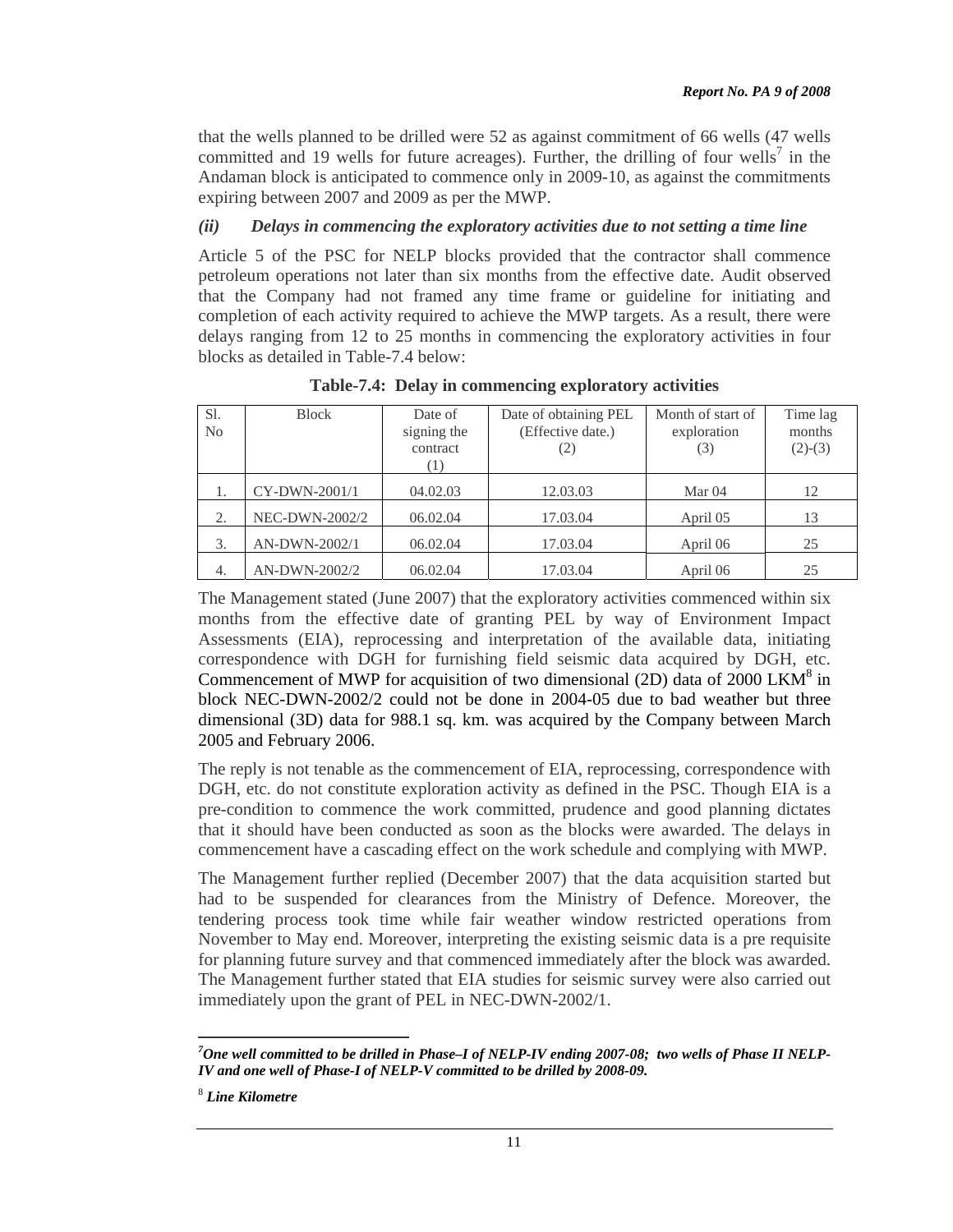The reply is not tenable as the factors cited are already known and should have been catered for and controlled through proper planning and monitoring, especially as the Company had commitments to adhere to. The interpretation of existing seismic data should also have been done within six months of the effective date of the block.

## *7.7.1.2 Planning for exploration under Nomination blocks*

The Company drilled 6 of the16 wells (*Annexure XXI*) committed in the original grant period of four years in nine nomination blocks. As a result, it had to apply for extension of time by paying PEL fees of Rs.15.08 crore. Despite taking repetitive extensions, the Company could not drill the committed number of wells in two blocks. In March 2007, the Company surrendered one of the two blocks after having incurred an expenditure of Rs.111.38 crore. As late as September 2007, the Company had not made any concrete plan for further exploration or surrender of the other block where there was backlog of wells drilled with reference to commitment. The extended period of the PELs for this block was due to expire by December 2009. The Management replied that due to inter block prospectivity, it was under achieving in certain blocks and over achieving in others. The Management's reply is not tenable as it should plan and monitor to avoid incurring unnecessary PEL fees and drilling expenditure.

# *Recommendation No.7.1*

*The Company should prepare its FYPs taking into account its MWP commitments, backlogs and future acreages to avoid payment of penalty and surrender of blocks.* 

# *7.7.2 Acquisition, processing and interpretation (API) of seismic data*

Geophysical survey, the prime activity in exploration of hydrocarbons is carried out in the first phase of exploration: 2D and 3D seismic data is acquired, processed and interpreted for analysing hydrocarbon accumulations. Prospects are thereby generated for release of locations for drilling of wells. MWP for the NELP blocks stipulated targets for API of seismic data generally in the first phase of the contract.

The Company started exploration activities in Krishna-Godavari, Mumbai offshore, Kerala-Konkan and Kutch-Saurashtra Basins as early as 1964-65 and had already acquired 2D data in various blocks of western offshore during the period from 1994 to 1999. The Company was further required to acquire seismic data as stipulated by the MWP of various phases of NELP contracts. Performance of the Company as regards API of data in various deep water blocks against the MWP targets is given in *Annexure XXIII*. As can be seen from *Annexure XXIII*, though the Company achieved the targets of areas to be surveyed during a Phase, there were delays in completing individual surveys with consequent delays in commencement of drilling activities that were to follow.

Audit noted delays by the Company in achievement of MWP targets on acquisition, processing and interpretation of seismic data in various deep water blocks as detailed below:

### *7.7.2.1 Delays due to late mobilisation of vessels and onset of monsoon*

The acquisition of seismic data in offshore area is possible in a window of seven months in a year commencing from mid October of a year and ending in mid May of the following year due to onset of monsoon. This period is a field season (FS). As such, the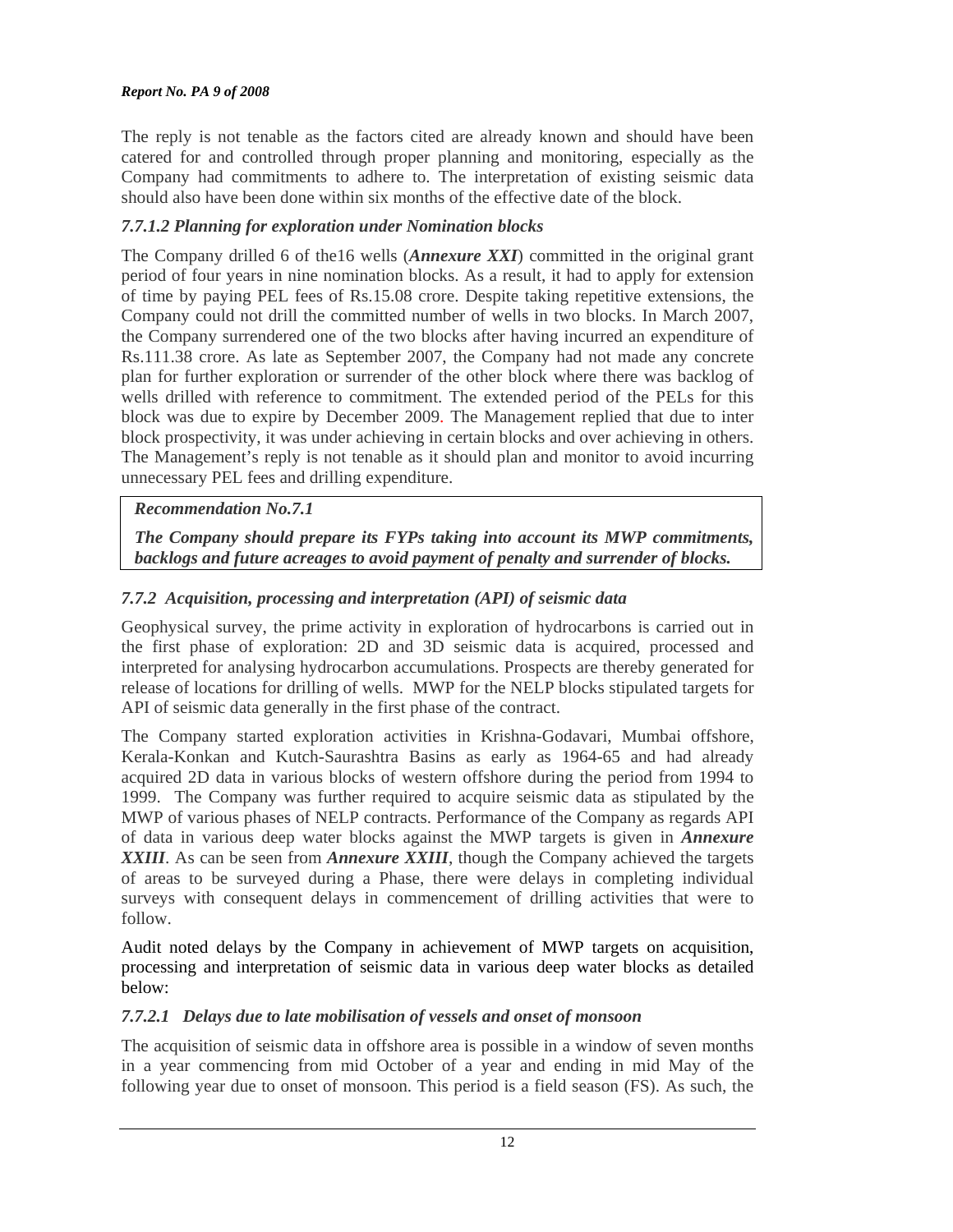Letters of award (LsOA) asking the contractors for mobilisation of the vessels deployed for acquisition of seismic data are to be issued, to the extent possible, one to two months before the commencement of the field season so that it can be utilised optimally for acquisition of seismic data.

A review of the LsOA issued and contracts awarded by the Company to various contractors revealed loss of field period and delays in the cases noted below:

*(i)* Letters of awards were issued to the parties in the middle/at the fag end of the field season. As per the Management's assessment a 45 days' period was required by the contractor from the date of issue of an LOA for mobilisation of vessel. No latest date for mobilisation of the vessel was specified in the contracts. The Company awarded 10 contracts during the period from October 2001 to March 2007 for chartering vessels for seismic surveys in deep waters. Audit reviewed all the 10 contracts and noticed lack of foresight in chartering and mobilising the vessels which resulted in loss of limited field period and consequent delays in conducting API of data as given in Table-7.5 below:

| <b>Contract</b><br><b>Number</b> | Date of LOA | <b>Vessel No.</b> | <b>Mobilisation date</b> | No. of days from the Field<br>Season (FS) of 211 days wasted<br>due to issue of LOA within the<br>ONGC<br>FS<br>by<br>and<br>late<br>mobilisation of vessel by the<br>contractor |
|----------------------------------|-------------|-------------------|--------------------------|----------------------------------------------------------------------------------------------------------------------------------------------------------------------------------|
| EB-2041                          | 4.10.2001   | $2nd$ vessel      | 26.01.2002               | 101                                                                                                                                                                              |
| EB-2055                          | 9.10.2002   | Ist vessel        | 20.02.2003               | 134                                                                                                                                                                              |
|                                  |             | $2nd$ vessel      | 22.02.2003               | 136                                                                                                                                                                              |
|                                  |             | $3rd$ vessel      | 15.09.2003               | All 211                                                                                                                                                                          |
| EB-2068                          | 1.10.2003   | Only vessel       | 06.03.2004               | 157                                                                                                                                                                              |
| EB-2077                          | 25.8.2004   | $1st$ vessel      | 13.11.2004               | 28                                                                                                                                                                               |
|                                  |             | $2nd$ vessel      | 28.11.2004               | 43                                                                                                                                                                               |
|                                  |             | $3rd$ vessel      | 14.12.2004               | 59                                                                                                                                                                               |
| EB-2094                          | 16.9.2005   | $2nd$ vessel      | 29.12.2005               | 74                                                                                                                                                                               |
|                                  |             | $3rd$ vessel      | 15.01.2006               | 91                                                                                                                                                                               |
| EB-2088                          | 18.10.2005  | Only vessel       | 24.01.2006               | 100                                                                                                                                                                              |

**Table-7.5: Field Season wasted due to late issue of LOA and delay in mobilisation** 

*(ii)* As per the terms of the LsOA contractors were allowed to accomplish the data acquisition job till the end of 15 June, *i.e.,* one month beyond the field season. This resulted in extra expenditure due to withdrawal of vessels prior to 15 June due to onset of monsoons and their remobilisation in the next field season.

Illustrative cases of avoidable extra expenditure and slippages in exploration activities as a result of the above practice adopted by the Company, as noticed by audit, are given below:

*a)* In two deep water blocks awarded (March 2003) under NELP-III, LOA for acquisition of 2D data was placed (October 2003) on M/s. LARGE, Russia, without specifying the mobilisation date in the contract (EB-2068). Since the vessel was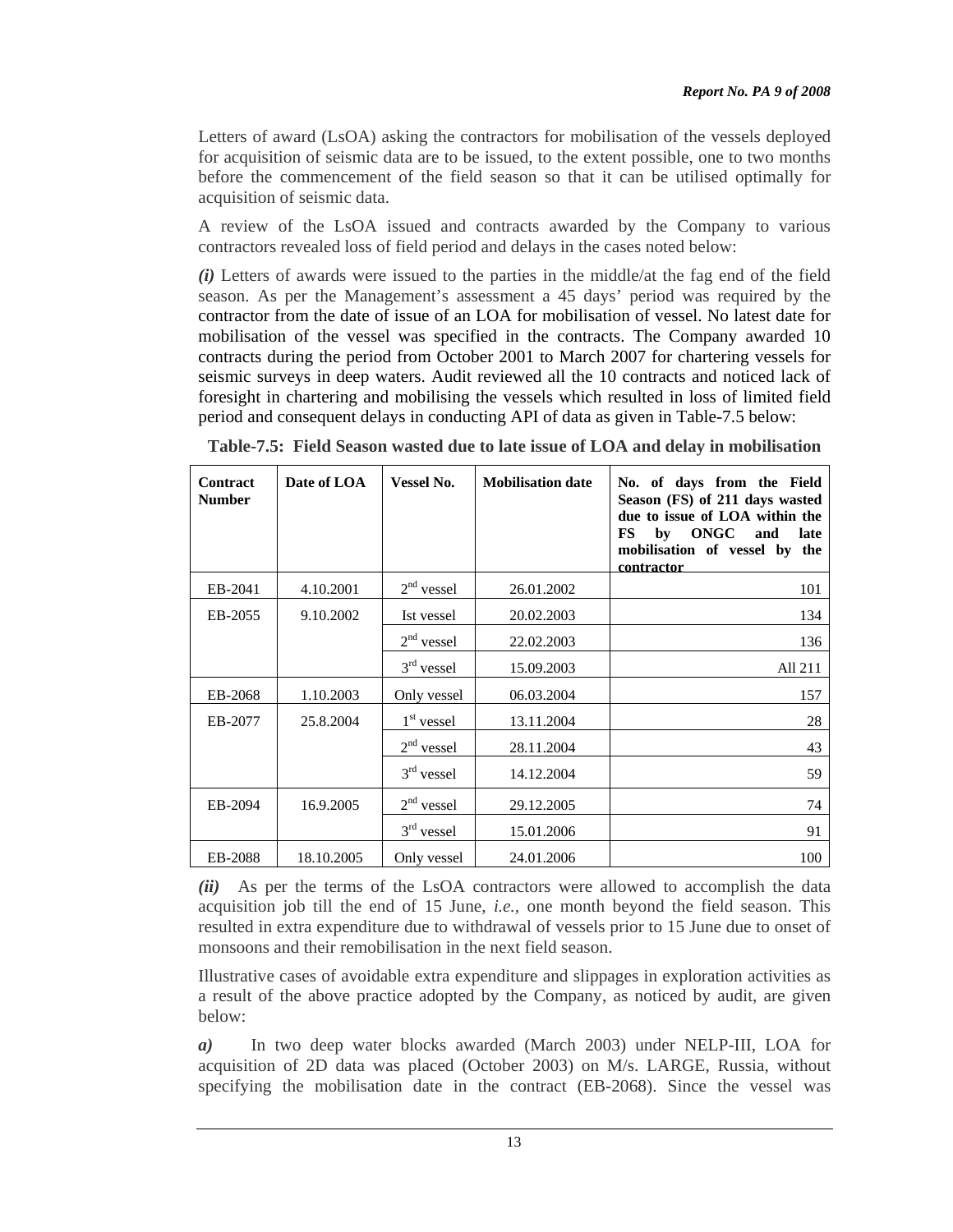contracted out to another organisation, the contractor mobilised the vessel on 6 March 2004 when only 71 days of the field season were left. Acquisition of data could be completed in June 2004 i.e., after nine months from the date of issue of LOA. In the meantime, the contract was extended by the Company without levy of liquidated damages.

*b)* In August 2004, the Company awarded a contract (EB-2077) to M/s. CGG Marine for acquisition of 3D data with completion by 15 June 2005 *i.e.,* beyond the normal date of closure of the field season. The contractor could not complete acquisition of data in block NEC-DWN-2002/2 of NELP-IV due to onset of monsoon. For completion of the work in the subsequent field season, the Company extended the contract and advised the contractor to complete the contract within 35 days by remobilising the vessel by the end of November 2005. The acquisition of data in the block could be completed only on 14 February 2006 *i.e.* one year and five months after the award of contract and a delay of eight months from the target set for the contractor. For completion of work in the next field season, the Company had to pay remobilisation charges of Rs.52.36 lakh (US\$ 116357) to the contractor.

*c)* Similarly under contract EB-2094, the acquisition of data in two blocks (KG-DWN-98/2 and MN-DWN-98/3) of NELP-I and one block (MN-DWN-2002/1) of NELP-IV was planned till 15 June. However due to onset of monsoons, the surveys had to be suspended and could be taken up again in the following field season resulting in delays of seven months in conducting the survey in one block and five months in two blocks. Consequently, there were delays in undertaking interpretation of data collected, identifying and release of locations and drilling. This delay should be viewed in the context that the four years period of Phase-I of MWP of the two NELP-IV blocks (NEC-DWN-2002/2 & MN-DWN-2002/1) was to expire during March 2008 whereas drilling of six wells in the area was still pending (September 2007).

The Management stated (September 2007) that most of the vessels under different contracts were mobilised in the month of November which was normal. The Management further stated (December 2007) that 45 days were an estimated average time by which time clearance from the Ministry of Defence (MOD) was available. It was not possible to mobilise vessels before 15 November since in some parts of the offshore area, weather/sea conditions often did not permit acquisition of good quality seismic data. Mobilisation of vessels was dependant upon the completion of their earlier engagement elsewhere. The contractors may load the price by the likely amount of liquidated damages (LD) on account of expected delay in mobilisation of the vessels due to earlier engagement elsewhere. Specifying date of mobilisation may result in restricted competition, no participation by the reputed geophysical contractors, besides higher pricing and could lead to re-tendering. However, the Management assured that based on the recommendations of audit, specifying date of mobilisation in the tenders was under their active consideration.

The Management's reply is not acceptable. As seen from Table-7.5 above, LsOA were not issued with proper planning to ensure that the 45 days period of mobilisation ended before 16 October and the field season be utilised optimally. Due to non-specification of the date of mobilisation, the contractors were not under obligation to make the vessel available in a time bound manner. There were delays in mobilisation of the vessels even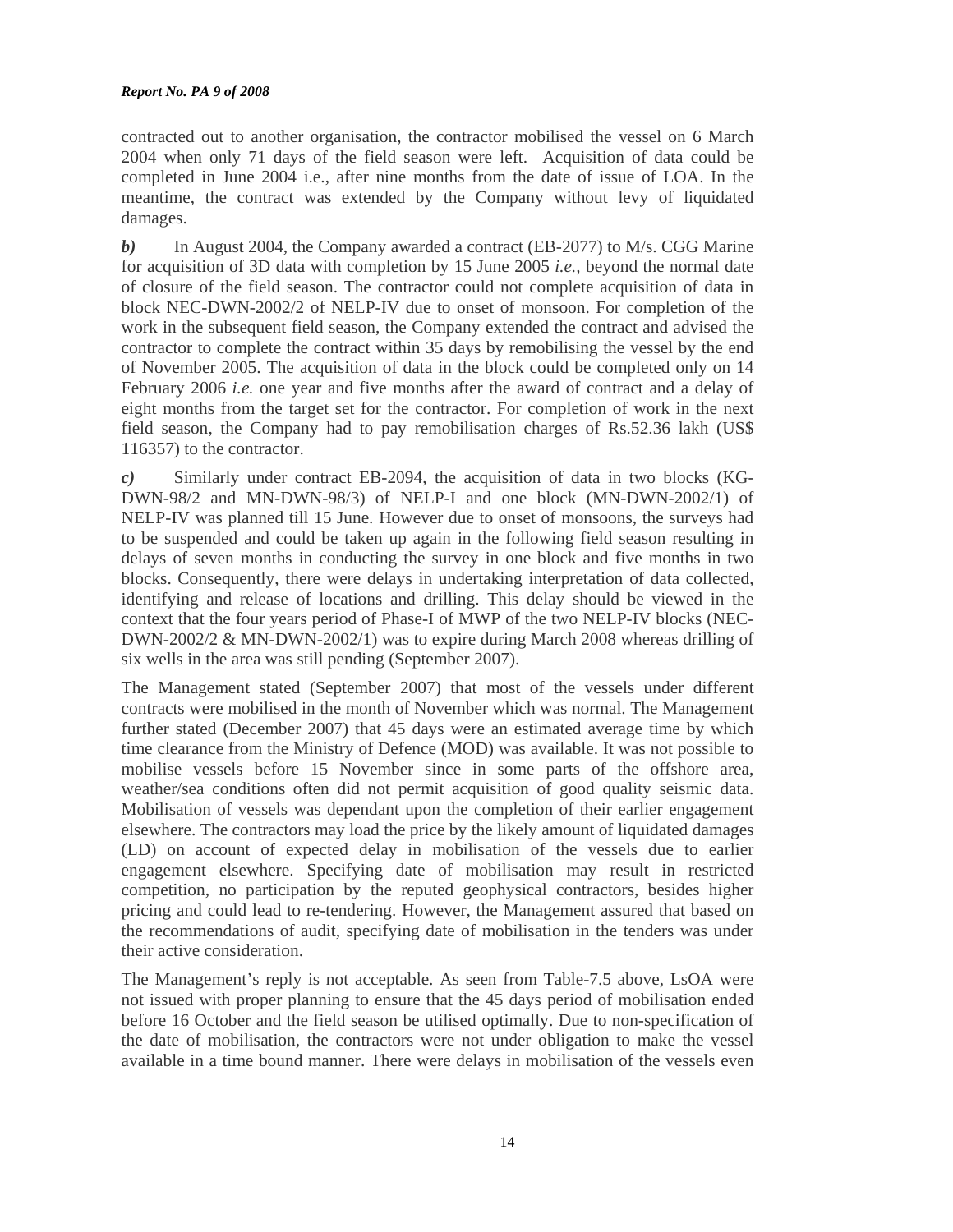in some cases<sup>9</sup> where the LsOA were issued before beginning of the field season. The Management's contention that specification of mobilisation date would restrict competition was not based on any experience of the Company. In fact, the Company had been specifying the date of mobilisation in contracts awarded for charter hiring of rigs and had not experienced lack of competition.

### *7.7.2.2 Delay in API process due to award of contract to a financially unsound party*

The terms and conditions of the Notice inviting tender for charter hiring vessels for deep water seismic surveys did not require the bidder to disclose his financial position. Absence of such a condition led to the award of two of the ten contracts awarded during the period of review to a financially unsound party resulting in termination of the contract before completion of work as described below:

Blocks (NEC-DWN-2002/2 and MN-DWN-2002/2) under NELP-IV were awarded to the Company by the GOI in March 2004 for deep water exploration. The first phase was to be completed in three years. The Company awarded (March 2004 and July 2004) two different contracts to M/s. LARGE, Russia for acquisition of 2D data in Mahanadi and Andaman blocks. The contractor after acquisition of data in three blocks under one contract, failed to mobilise vessels and subsequently went into liquidation (3 December 2004) without completing the job. The acquisition of data in the second contract could not be undertaken. The Company terminated both the contracts in March 2005. Fresh indent for the abandoned work was initiated in May 2005. The work was awarded to another party in October 2005 and completed in June 2006. As such the field season ending mid-May of 2005 was lost. Audit observed that at the time of awarding the two contracts to M/s .LARGE, the Company was aware that during the course of execution of one of the Company's other contracts, M/s. LARGE had suffered huge loss due to sinking of streamers in January 2004. Thus, award of the contract to a party in disregard of its financial position led to a delay of more than two years in acquisition of 2D data. Consequently, till September 2007, the Company could not drill any well in the first phase (March 2004 to March 2008) of block MN-DWN-2002/2 against the commitment of two wells. Similarly, under block NEC-DWN-2002/2, the Company could drill one against commitment of four wells.

The Management stated (September 2007 and December 2007) that the performance of M/s. LARGE in previous two contracts was satisfactory and at the time of award of the contracts it could not be anticipated that M/s LARGE would go into liquidation and added that subsequent to the award of the contracts, the Company came to know in June 2005 that the contractor had been placed in creditors voluntary liquidation on 29 November 2004.

The reply is not tenable. The Company was aware of the huge financial losses sustained by the contractor in January 2004 and hence, it should have kept the financial condition of the contractor into consideration at the time of award of contract to M/s. LARGE in March and July 2004. Moreover, considering the narrow window of time (from mid October to mid May) available for conducting survey, the Company could have initiated steps for alternate arrangements under the fast track route which it had adopted in some other cases and awarded the contract within a month to avoid slippages in MWP

*<sup>9</sup> Contract No. EB-2077 and EB-2094*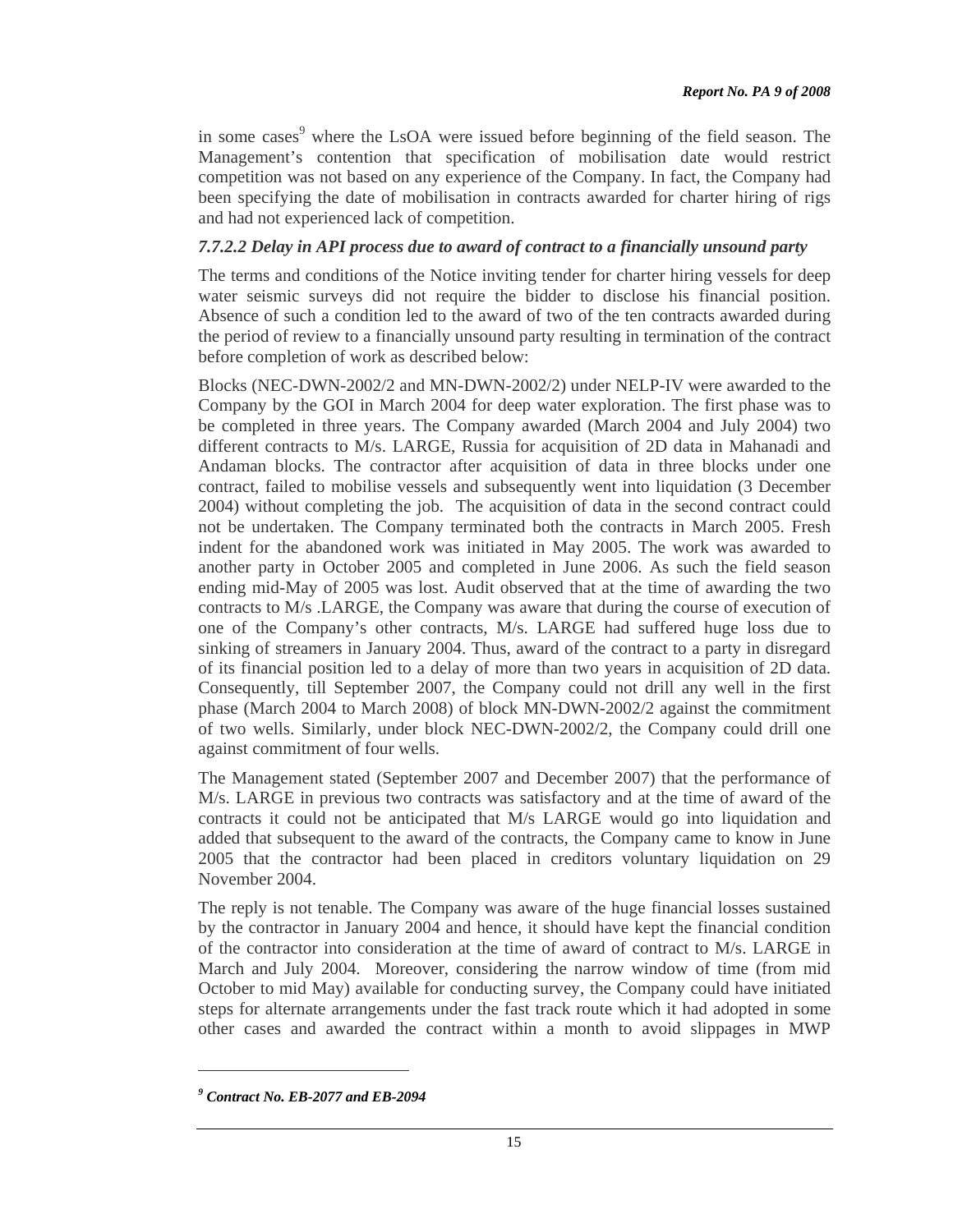commitments. The indent, however, was raised only in May 2005 for fresh award of the work.

#### *Recommendation No.7.2*

#### *The Company should*

- *(i) ensure that Letters of Award for seismic survey are issued prior to the onset of the field season and specify a firm date for vessel mobilisation for seismic survey; and*
- *(ii) establish procedures to ensure that the financial capability of the contractor is evaluated/assessed before award of contract.*

### *7.7.3 Hiring and deployment of rigs for drilling of wells*

# *7.7.3.1 Charter hiring of rigs*

### *(i) Availability of rigs to meet the drilling commitments*

Under the NELP, exploration blocks were awarded to those bidders who offered the most competitive physical programme in the form of MWP apart from the fiscal and other parameters. In MWP, phase-wise targets were committed for acquisition of seismic data and drilling of wells, which in turn was dependant on the availability of suitable rigs during the committed phase. Thus, the Company was to ensure availability of rigs to meet its commitments. The details of the rigs available with the Company and wells committed at each NELP bidding round are given in Table-7.6: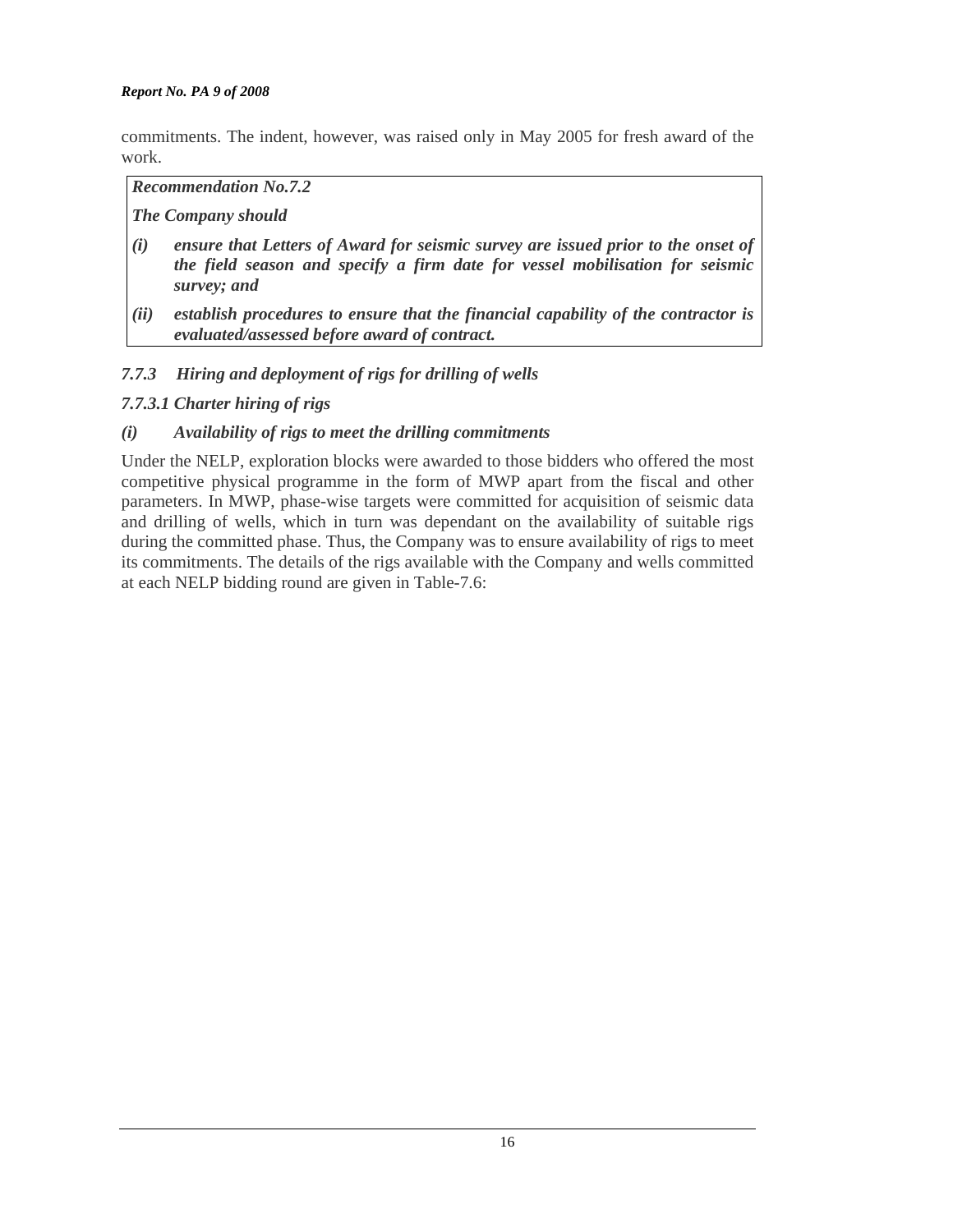| Sl.<br>No.     |                          | <b>Commitments</b>                 |                              | <b>Previous</b><br>backlog       |                              | Number of rig(s)<br>available for fulfilling                                                                                                                                         |
|----------------|--------------------------|------------------------------------|------------------------------|----------------------------------|------------------------------|--------------------------------------------------------------------------------------------------------------------------------------------------------------------------------------|
|                |                          |                                    |                              | (No. of wells)                   |                              | the commitments                                                                                                                                                                      |
|                | <b>NELP</b>              | <b>Commitment</b><br><b>Period</b> | No. of<br>wells<br>committed | For<br>Nomin-<br>ation<br>blocks | For<br><b>NELP</b><br>blocks | alongwith the backlog                                                                                                                                                                |
| $\mathbf{1}$   | NELP-I,<br>Phase-I       | May 2000 to<br>May 2003            | $\Omega$                     | 12                               | $\Omega$                     | One own rig viz. 'Sagar<br>Vijay'(SV). The rig could<br>drill one to two wells per<br>year.                                                                                          |
| $\overline{2}$ | NELP-II,<br>Phase-I      | August 2001 to<br>August 2005      | 13                           | $14*$                            | $\Omega$                     | In addition to SV, two<br>hired rigs viz. 'Belford<br>Dolphin'<br>(BD)<br>and<br>'Discover<br>Seven Seas',<br>became<br>available<br>in<br>November<br>2003<br>and<br>February 2004. |
| 3              | NELP-III<br>Phase-I      | March 2003 to<br>March 2007        | $\overline{4}$               |                                  |                              |                                                                                                                                                                                      |
|                | NELP-I,<br>Phase-II      | May 2003 to<br>May/Nov. 2006       | 3                            | 13                               | $\Omega$                     | No additional rig other<br>than those stated above.                                                                                                                                  |
|                | Total                    |                                    | 7                            |                                  |                              |                                                                                                                                                                                      |
| 4              | NELP-IV<br>Phase-I       | March 2004 to<br>March 2007        | 16                           | $\mathbf{Q}$                     | $\Omega$                     | As above.                                                                                                                                                                            |
| 5              | <b>NELP-V</b><br>Phase-I | December 2005 to<br>December 2009  | 1                            |                                  |                              |                                                                                                                                                                                      |
|                | NELP-II,<br>Phase-II     | August 2005 to<br>August 2007      | 10                           | 7                                | $\overline{7}$               | As above.                                                                                                                                                                            |
|                | NELP-I,<br>Phase-III     | May/Nov. 2006 to<br>May 2008       | $\overline{3}$               |                                  |                              |                                                                                                                                                                                      |
|                | Total                    |                                    | 14                           |                                  |                              |                                                                                                                                                                                      |
| 6              | <b>NELP-VI</b>           | May 2007 to                        | $\overline{4}$               |                                  |                              |                                                                                                                                                                                      |
|                | Phase-I                  | May 2012                           |                              |                                  |                              |                                                                                                                                                                                      |
|                | NELP-III,                | March 2007 to                      | $\overline{2}$               |                                  |                              | <b>SV</b><br><b>DSS</b><br>and<br>were                                                                                                                                               |
|                | Phase-II                 | March 2009                         |                              | 2                                | 11                           | available. Rig BD was                                                                                                                                                                |
|                | NELP-II,                 | August 2007 to                     | 11                           |                                  |                              | dehired in April 2007.                                                                                                                                                               |
|                | Phase-III                | August 2009                        |                              |                                  |                              |                                                                                                                                                                                      |
|                | Total                    |                                    | 17                           |                                  |                              |                                                                                                                                                                                      |

| Table-7.6: Number of wells committed for drilling vis-à-vis rigs available |  |
|----------------------------------------------------------------------------|--|
|----------------------------------------------------------------------------|--|

*\* The backlog of wells in NELP has been calculated on a conservative basis by evenly distributing committed number of wells over the ongoing phase period, excluding first two years of the 1st Phase for data API.* 

The Company failed to ensure sufficient number of rigs in time to meet its commitments of drilling deep water wells. Audit observed that the main reasons were delay in finalisation of rig hiring contracts, non-availing of options to hire two additional rigs and delay in finalisation of renewal contract in respect of one rig (BD). These cases are discussed in the following paragraphs:

#### *(ii) Inordinate delay in finalisation of tender for charter hiring of Rigs*

The Company entered into two new contracts for charter hiring of deep water rigs during the five years from 2002-03 to 2006-07. Audit reviewed the contracting process and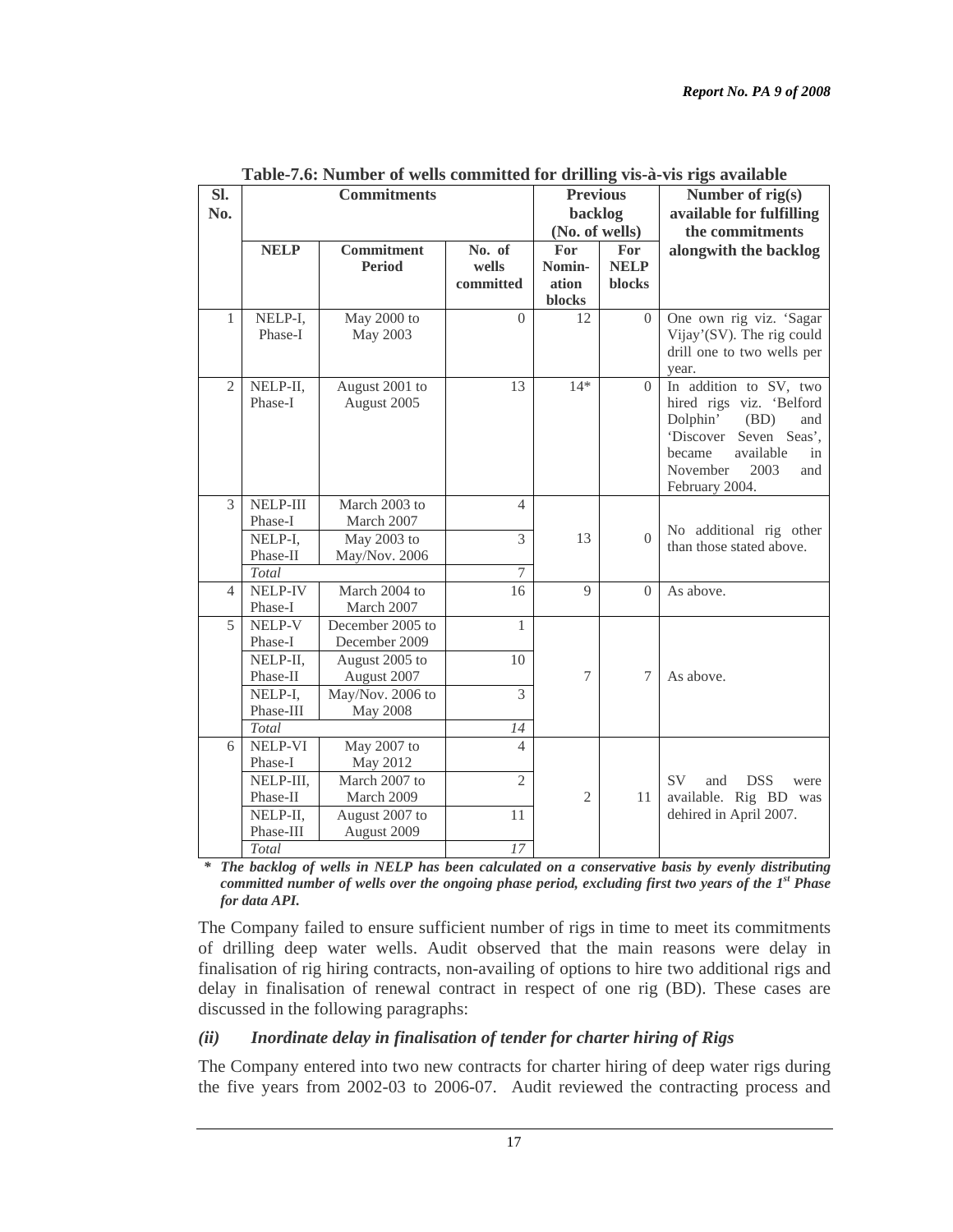found that the Company took 522 days in finalising the contracts indented in February 2002: The Materials Management (MM) Manual of the Company provided a period of 222 days from the date of indent upto the date of award of the contract. The extra 300 days taken to finalise the contract were mainly taken in firming up the Bid Evaluation Criteria (BEC) and specifications of the rigs. The Company had envisaged engaging consultants to assist the Company to finalise the tender documents and utilise their services for drilling. The consultants, however, were appointed on 7 August 2003 only after the contract for hiring of rigs had been awarded on 1 August 2003. Hence, the Company could not avail of the services of the consultant in finalisation of tender document and firming up of BEC and thereby save time. The inordinate delay in finalisation of contract for charter hiring of rigs resulted in postponement of drilling of eight wells<sup>10</sup> during the  $10^{th}$  FYP.

The Management replied (August/December 2007) that since the hiring of deep-water rigs on an integrated basis was being done for the first time by the Company, firming up of the specifications/scope of work, etc., took time. It took the Company a period of 296 days between receipt of indent and NIT to finalise the manner of hiring of the services (integrated or stand alone) and finalisation of all different physical inputs and services for the various categories. These factors needed careful consideration and deliberations. The actual tendering process *i.e.* from NIT to LOA thereafter took 227 days only.

The reply is not tenable as the Management has calculated the days from NIT, where as audit has calculated the same from the date of receipt of indent from the user department as provided in the MM manual. Moreover, the proposal for hiring rigs (integrated services vis-à-vis stand alone basis) was first put up in tender committee on 27 May 2002 and approved by Executive Purchase Committee on 19 July 2002 or after 53 days and does not justify the delay of 300 days. Moreover, the Company was aware of its technical limitations in this area and had planned to engage a consultant to assist them, the appointment of which was however delayed and the Company had to grapple with the complexities on its own.

#### *(iii) Non-achievement of drilling targets due to not hiring of additional rigs*

The Company decided (March 2003) to hire four rigs of different capacities and in August 2003 hired two rigs with an option to hire two more in next six months. Audit observed that the option of hiring additional two rigs was not considered till the expiry (November 2006 and February 2007) of the existing contracts though there was a backlog of wells drilled *vis a vis* wells to be drilled under NELP and nominated wells. Excluding the backlog of 20 wells in respect of five NELP blocks that had to be surrendered by the Company due to not meeting the commitments, there was a backlog of 15 wells (13 in NELP and two in nomination blocks) at the end of 2006-07. Had all the four rigs been hired in April 2004 as envisaged, the additional two rigs could have drilled 40 wells till March 2007 at the rate of 54 days per well<sup>11</sup> and possibly, the backlog could have been cleared and the eventuality of forced surrendering of five NELP block could have been averted. As the Service Day Rates for the rig DSS under the renewed contract (2007-08 to 2009-10) increased to US\$ 357,000 from the earlier rate of US\$ 153,348, drilling the

*<sup>10</sup> Calculated based on the number of wells that were to be drilled each year by the rigs and o the period of delay.* 

*<sup>11</sup> Average days per well in case of BD and DSS rigs.*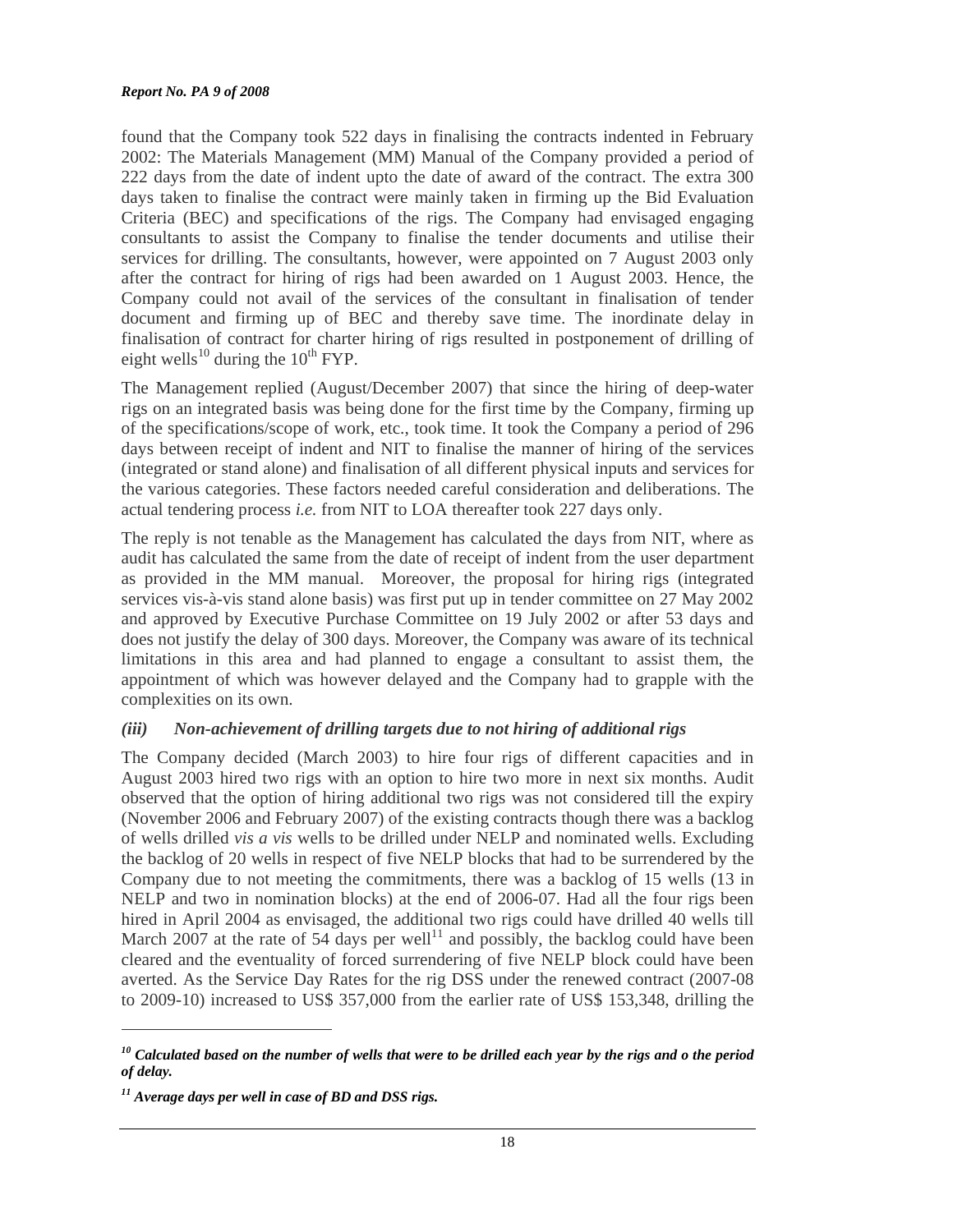backlog of 15 wells would require incurring of an additional expenditure of Rs.739.01 crore.

The Management replied (December 2007) that the option of hiring two additional rigs was kept for drilling of appraisal wells in case of early hydrocarbon discovery.

The reply is not tenable as it was decided in April 2003 in the meeting of Executive Purchase Committee (EPC) that the Company shall exercise the option to hire additional two rigs within a period of six months plus six weeks (to review the data generated during the six months period) from the date of commencement of rig operations. However, the option to enable the completion of MWP was not exercised.

#### *(iv) Non availability of the rigs due to delay in awarding the contract*

The Company hired the rig BD on a three years contract to expire in November 2006. In June 2005 the Company asked the contractor (M/s. Dolphin Drilling Limited) to submit a quote for further extension of three years. The contractor submitted his proposals on 4 July 2005 and after negotiations, offered the rig at the rate of US\$ 426,800 per day with validity for acceptance of the offer up to 2 September 2005. The consultant, M/s. Fearnley Offshore, also advised (July 2005) the Company that the availability of rigs was critical and if the Company decided to wait, rigs would not be available till first quarter of 2007. Despite the advice, the Company placed order on 5 October 2005 after the expiry of the offer. M/s. Dolphin Drilling Limited. declined (6 October 2005) the offer as the rig had been marketed elsewhere. Audit observed that the rates for deep water rigs quoted by the contractor were at par with the rates prevailing in October 2005. After the Company failed to avail of the offer of the contractor in September 2005, it initiated the process of re-tendering in February 2007 by which time the rig hire rates had gone up to US\$ 520,500 per day (January 2007) and the period of hire of BD rig had expired (November 2006). After sale of tender documents during February and March 2007 and holding pre-bid conference on 30 April 2007, the Company was contemplating (13) August 2007) certain changes to the tender condition, scope of work and specifications, etc. Even if the NIT is re-published in October 2007, and considering a period of 215 days for award of the contract from the date of publication of NIT (as per the MM Manual of the Company), and also allowing a period of six months for the contractor to mobilise the rig, the new rig would be available not earlier than end of 2008. Hence, seven wells of more than 1800m water depth in four blocks<sup>12</sup> required to be drilled before expiry of NELP phases of these blocks (March 2008) would not be drilled within the committed period and will have to be drilled at a higher cost. Further, had the Company finalised the contract for extension of the rig BD for a period of three years within the validity of the offer, it could have saved an amount of  $\text{Rs.}311.42$  crore<sup>13</sup> likely to be incurred in future.

*<sup>12</sup> NELP-I: One Block viz. KG-DWN-98/4, One well; NELP-IV: Three Blocks viz. KG-DWN-2002/1, One well; MN-DWN-2002/1, Three wells; MN-DWN-2002/2, Two wells.* 

*<sup>13</sup> Based on the rates available for similar rig in 'Rig Locator' during January 2007 (Mediterranean Africa rates US\$ 490000-Negotiated rates US\$ 426800 = US\$ 63200 x 3 years = US\$ 69,204,000 x 45/US\$.*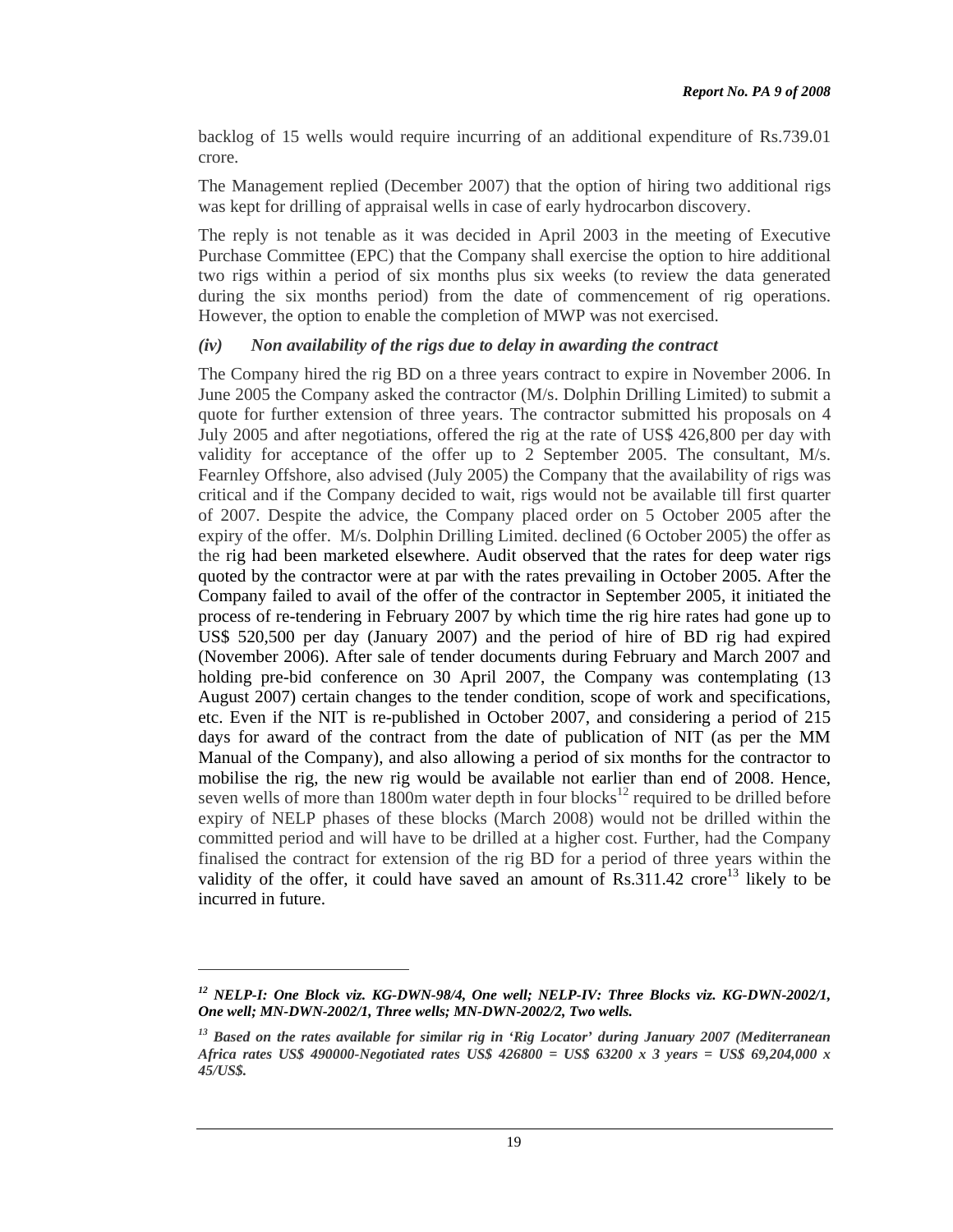The Management stated (December 2007) that though the rates quoted by the contractor were close to October 2005 rates, the award of the contract required due diligence and negotiation with the contractor in view of the increase in the rates compared to ongoing contract.

The Management reply is not tenable as it ignored the advice of the consultant indicating criticality of rigs availability worldwide. The Management was also aware that volatility of oil prices in international market and demand /supply situation of the rigs had become critical during the year 2005 due to hurricane RITA and KATRINA in the Gulf of Mexico. The negotiation with the contractor were unduly prolonged in disregard of the time of validity of the offer. Negotiations could not fetch much advantage also in terms of reduction of rates. Considering the key factors, the Company should have acted well within time and taken proper action to keep the contractor under obligation to honour his offer.

# *7.7.3.2 Deployment of Rigs*

# *(i) Non-fixation of norm for drilling activities*

The Company hired deep water drilling rig BD and DSS on Integrated Well Completion (IWC) basis, wherein the rig contractor was to provide the rig alongwith the services at the rates, terms and conditions agreed by him with his service contractors. However, while entering into contracts, no time norms for completion of various activities of drilling were fixed.

Analysis by audit of actual time taken vis-à-vis estimated time as well as actual cost visà-vis estimated cost of drilling 35 wells revealed that time taken for drilling was 1.5 times and above the estimated time in case of 15 wells. The time taken was more than twice of the estimated time in case of five wells. The actual cost was 1.5 times the estimates in 13 wells, more than twice in five wells and more than three times in one well (*Annexure XXVII*). As against, the estimated cost of Rs.2,482.55 crore for drilling 35 wells, the actual cost was Rs.3,286.57 crore. Since the rates quoted by the rig/service provider were day rates, the absence of time norms for completion of activities weakened the internal control to monitor the time taken in completion and cost of drilling activities against preestablished benchmarks.

The Management stated (July 2007) that the deep water drilling was in an infancy stage in 2003 and the estimated time for each operation was very tentative and the operational speed mainly depends on the actual hole conditions. The Company further stated that cutting short the operation could lead to complications.

The reply is not tenable, as non-comparison and analysis of actual time with estimated time defeated the purpose of fixation of estimates and in the absence of norms for completion of drilling activities, the Company could not exercise effective control.

Management further replied (December 2007) that prior anticipation of all surprises was not possible since 'offset well'<sup>14</sup> data was mostly scarce/absent in deep waters.

Audit noted that though the Company was using hired rigs since November 2003, it had not taken any step till the year 2007 to utilise its experience for fixation of performance norms to monitor drilling related activities.

 $\overline{a}$ *14 An existing well bore close to a proposed well.*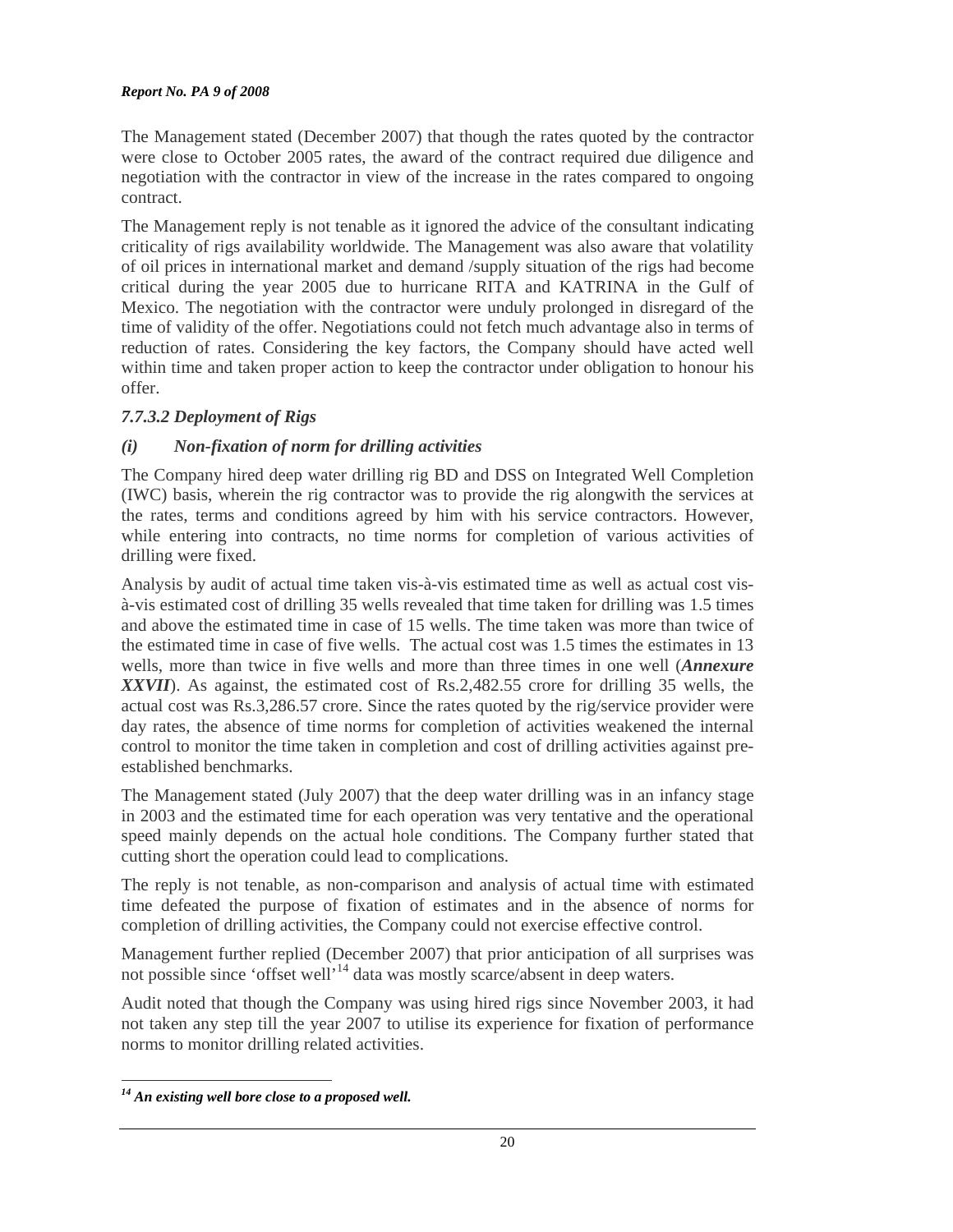#### *(ii) Loss due to inadequate contractual provision*

Within a span of 22 months of hiring of rig DSS in February 2004, six major failures of Dynamic Positioning System (DPS) of the rig took place. Well KG-DWN-D-1 had to be abandoned on 13 September 2005 without carrying out production testing due to power failure on the rig resulting in abandonment of gas bearing well after spending Rs.48.01 crore. The Company could neither fix responsibility nor recover the amount from the contractor in the absence of any specific clause in the contract for recovery of loss due to defective equipments or services supplied by the rig contractor.

The Management while accepting (May 2007) non-existence of a provision in the contract for cost recovery on account of DPS related shutdown, stated that the Company was actively considering to include a 'Temporary Suspension' clause in the new contracts to ensure that no payment is made for idling of services beyond 72 hours in case of a break-down. The Management further replied (December 2007) that DPS failure was extremely rare and any equipment was prone to failure.

While that may be so, however, the flaw lay in the non inclusion of a suitable clause which in the event of abnormal suspension of operations due to equipment failure would safeguard the Company's interest in such situations.

#### *(iii) Shortfall in deep water drilling due to deployment of Rig SV*

During the period from 15 August 2005 to 25 November 2005 a hired rig (DSS) capable of drilling upto a water depth of 1800 m was deployed on two deep water locations (98/2D1 and 98/4 A1) requiring drilling in water depth upto a maximum of 778 m a depth which could have been drilled by the Company owned rig SV. On the other hand, SV upgraded in 1998 for a specific objective to drill upto a water depth of 900m was diverted to shallow water drilling during the same period. Diversion of an owned rig equipped to drill in deep water to drilling in shallow waters and deploying a hired rig to drill in the deep water resulted in extra expenditure of  $Rs.41.37$  crore<sup>15</sup>. Instead of deploying SV in these two shallow locations, the Company could have deployed a shallow water hired rig by incurring an additional expenditure of Rs.13.62 crore<sup>16</sup> which was a more economical option. The net saving forgone by the Company in diverting SV to shallow water locations instead of deploying a shallow water rig and utilising DSS on the locations where SV could have been deployed worked out to  $\text{Rs.}27.75$  crore<sup>17</sup>.

The Management replied (December 2007) that rig deployment plan was envisaged by the Basin group, based on the priority and available locations and the locations 98/2D1 and 98/4A1 were never planned for drilling by the rig SV.

The reply is indicative of weak planning in the deployment of resources. The rigs equipped for drilling in deep waters are specialised vessels which come with a high charter cost. The Company had upgraded its own rig SV for the specific purpose of

*<sup>15</sup> The extra expenditure of Rs.41.37 crore is the incremental expenditure of deploying hired rig DSS over the operating expenditure of owned rig SV.* 

*<sup>16</sup> The extra expenditure of Rs.13.62 crore is the incremental expenditure of deploying a hired shallow water rig after setting off the savings that would be made by releasing rig SV. The charter rate of shallow water rig is based on the rig locator rate for similar rig for the month of August 2005.* 

*<sup>17</sup> Lower the rate of hiring a shallow water rig more is the saving foregone. Audit has taken a higher rate for hired shallow water rig to be conservative to project the saving foregone.*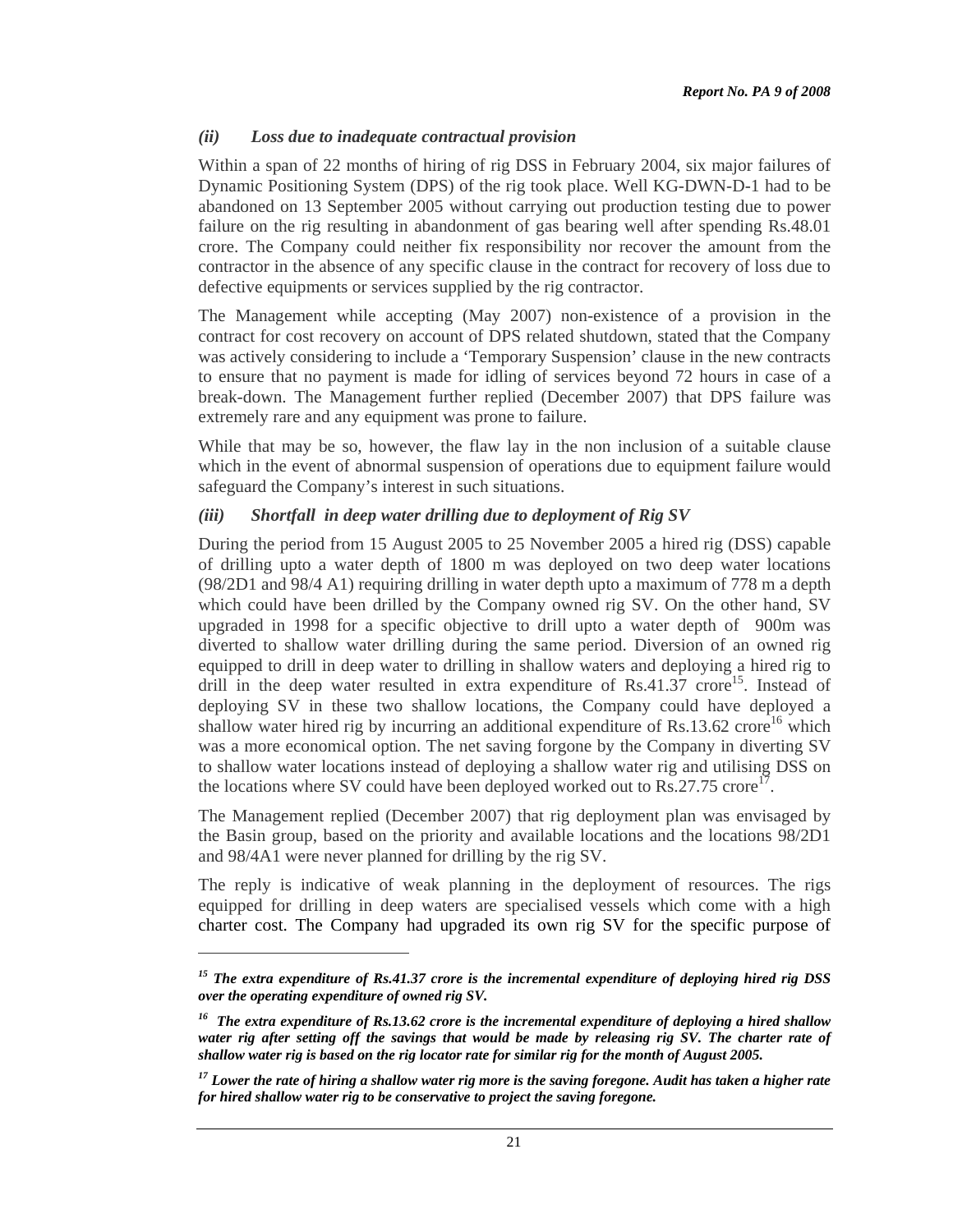deployment in deep water drilling. Rig DSS was also hired along with ancillary services under integrated well completion contract for drilling in locations upto a water depth of 1800 m. Its deployment at locations where rig SV could have served the purpose, was not appropriate. The economics of deployment of available resources should be an important consideration in the preparation, review and implementation of resource deployment plans.

#### *7.7.3.3 Miscellaneous observations*

### *(i) Loss due to non-availability of standby wellhead on the rig*

As per clause 4.5 of the contract for the rig DSS, the contractor was required to ensure availability of a minimum of two well-heads<sup>18</sup>on the rig. On 15 January 2005 a complication due to parting of 20" casing in well VA-1 developed and drilling of a new well could not be taken up for want of another well head. The well (VA-1) was abandoned on 23 January 2005 when another well head became available. The intervening period from 15 January 2005 to 23 January 2005 was spent by the Company in unsuccessful attempts to resolve the complication. The rig and services charges attributable to these nine days when the rig remained idle were Rs.11.05 crore.

The Management stated (December 2007) that the root cause behind going for a new well was casing parting and the availability or non-availability of a spare well head had possibly no bearing on this decision, since the existing well head was retrievable and reusable for the fresh drilling. Availability or non-availability of a **s**pare well head would have also nothing to do with the parting of casing.

The reply is not tenable. Though well head availability may have had nothing to do with casing parting but the Electrolog data in Well Completion Report (WCR) showed that casing had parted on 15 January 2005. Hence, decision to drill another well could have been taken on that day itself if the spare well head was available. WCR also indicated that attempt to liquidate the problem was made because no substitute well head was available. Drilling of a new well was taken up only on availability of a spare well head which the contractor was contractually obliged to keep available.

#### *(ii) Extra expenditure due to lack of inter-discipline coordination*

Deep water wells are drilled by Drilling Services (DS) group of the Company, which is a service provider to the Geological and Geophysical (G&G) group of the Basins, based on the parameters set by the G&G group. The decision to abandon a well either prematurely or after completion of the entire drilling schedule it taken by DS after the approval of G&G group. Audit observed that well GD-6-1 in the block KG-OS- DW- III drilled by the rig BD was terminated without the consent of G&G group by DS after placing three abandonment plugs. Since the decision to terminate drilling was not acceptable to the G&G group the plugs had to be drilled out and drilling resumed as instructed by G&G group. In the process of placing and removing three abandonment plugs, 187 rig hours were lost resulting in an unfruitful expenditure of Rs.11.06 crore.

The Management replied (December 2007) that even if G&G group had not agreed to the abandonment of the well, the plugs were necessary to be placed for safety reasons. The next course of action was to be decided subsequent to placement of plug. The action of

 $\overline{a}$ <sup>18</sup> A wellhead is that part of an oil well which terminates at the surface, whether on land or offshore, *where petroleum or gas hydrocarbons can be withdrawn.*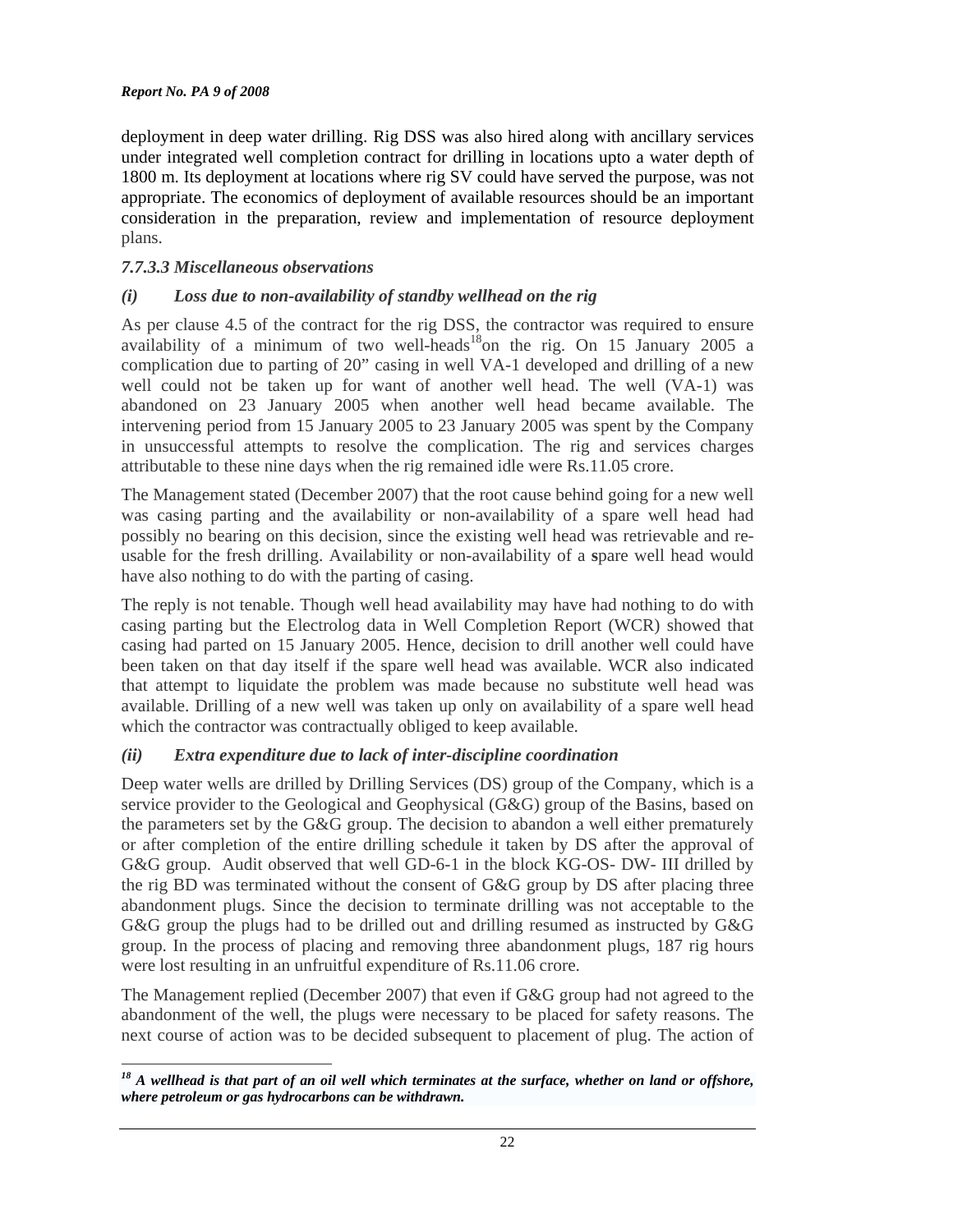placing the plugs did not necessarily imply permanent abandonment, but meeting a well security requirement.

The reply is not tenable since the activities among various services needed to be well coordinated to arrive at a final decision for abandonment or continuation of drilling to avoid extra expenditure in placing and removing of the plug. In the instant case, the same was not done despite there being a well established practice in this regard and a representative of the G&G group dedicated to the team drilling the well.

*Recommendation No.7.3* 

*The Company should* 

- *(i) finalise the tenders for hiring rigs within the period prescribed in the Materials Management Manual;*
- *(ii) consider the prevailing market rate/trends while finalising/extending the contracts for hiring rigs so as to establish the reasonability of the rates offered;*
- *(iii) fix norms for time required to execute various activities of drilling while hiring rigs on integrated well completion basis so as to have an effective control on the performance of the contractors; and*
- *(iv) incorporate clauses in the contract to protect its interest in the event of idling of services due to breakdown in one or more equipment supplied by a contractor under an integrated well completion contract.*

### *7.7.4. Production testing, well completion and reserve estimation*

### *7.7.4.1 Non-achievement of reserve accretion targets*

Since the introduction of NELP in 1999, the Company had been awarded 34 deep water blocks in which eight wells were drilled and in the block  $KG-DWN-98/2^{19}$  seven wells were drilled till March 2007. In Nomination blocks, 24 wells were drilled by that date. Unlike shallow water blocks, the Company had not fixed any firm target for reserve accretion for deep water blocks. Only an indicative target for Initial-in-Place (IIP) Hydrocarbon of 500 MMTOE from deep water was mentioned in  $10<sup>th</sup> FYP$  without any year-wise breakup.

Audit observed that the Company had not made any estimate of firm reserve accretion for such a critical activity on which it spent Rs.5,769.12 crore during  $10^{th}$  FYP period (2002-03 to 2006-07). During this period, the Company was able to accrete only 172.17 MMTOE till March 2007, of which 73.70 *per cent* was from block KG-DWN-98/2 acquired from CEIL in March 2005 and the nomination blocks as detailed in the table below.

*<sup>19</sup> The block acquired from CEIL.*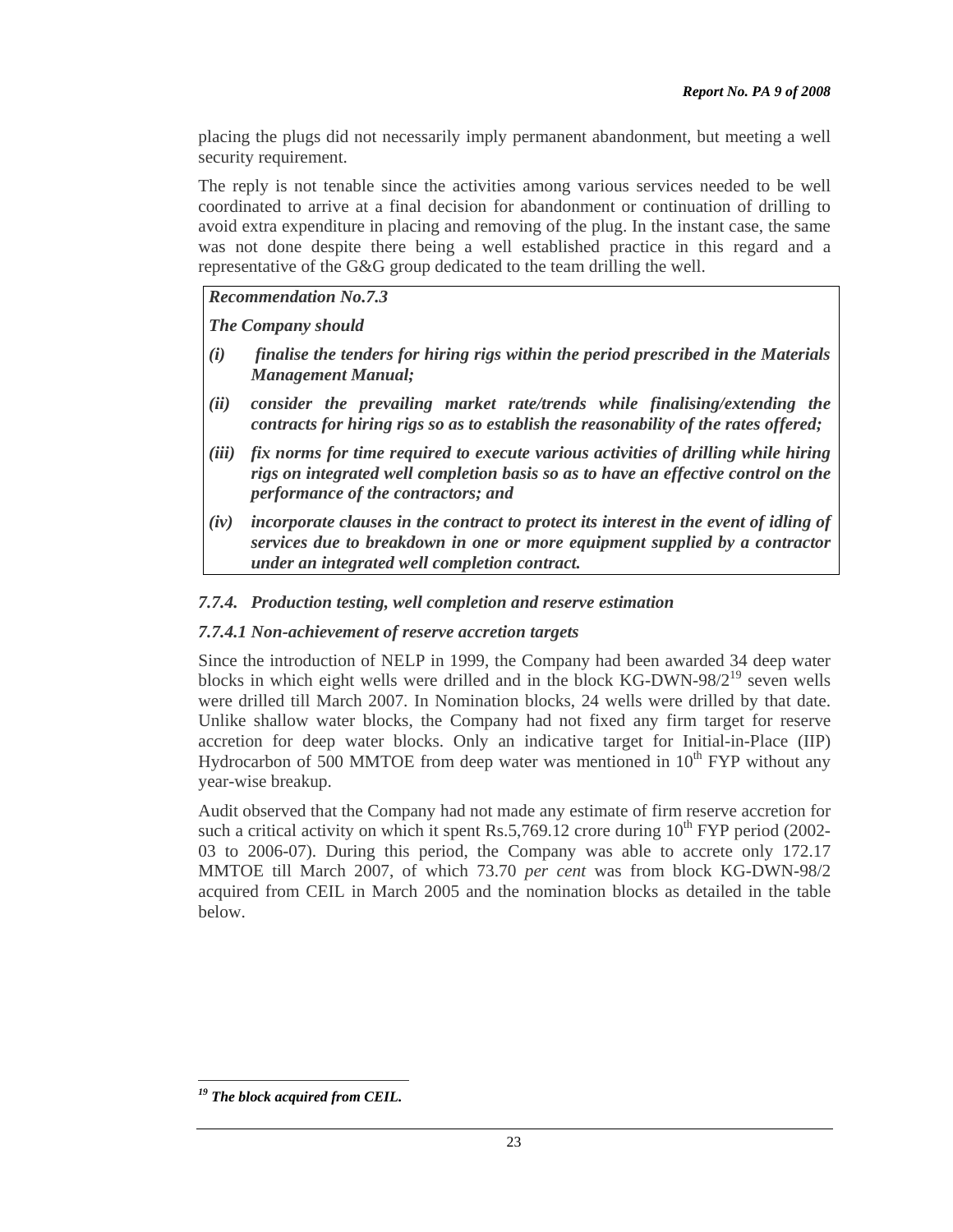| <b>Particulars</b>                                                                                                | <b>Total</b> | 2002-03 | 2003-04 | 2004-05 | 2005-06 | 2006-07 |
|-------------------------------------------------------------------------------------------------------------------|--------------|---------|---------|---------|---------|---------|
| Exploratory<br>expenditure<br>including API and drilling<br>(Rs. crore)                                           | 5769.12      | 173.95  | 494.99  | 2111.37 | 1221.95 | 1766.86 |
| Actual<br>accretion<br>reserve<br>bid<br>from the Company<br><b>blocks</b><br>and<br>nominated<br>blocks (MMT-OE) | 45.28        | 2.98    | 22.02   | 9.98    | 9.00    | 1.30    |
| Actual from KG-DWN-98/2<br>acquired by the Company<br>from CEIL. (MMT-OE)                                         | 126.89       | $NA*$   | $NA*$   | 34.18   | 28.26   | 64.45   |

**Table-7.7: Accretion to hydrocarbon reserves - Initial in place (IIP)** 

*\*Not Applicable as the block KG-DWN-98/2 was acquired by the Company in March 2005.* 

There was no significant accretion from the blocks acquired by the Company through NELP bidding. In fact, the eight wells drilled in the NELP blocks turned out to be dry.



**Chart 7.4** 

The Management stated (September 2007) that the reserve accretion was an outcome of physical inputs which had a normal lag time. It could not be expected to achieve desired accretion in the first two years of  $10^{th}$  FYP. The upward trend from the third year onwards proved that the planning was in place and was proper.

The reply is not tenable as the Company commenced exploration in deep water from 1970 onwards and started drilling deep water wells having water depth more than 400 metres with the rig SV from 1998-99. The time lag has, therefore, to be counted from 1998-99 and not from the beginning of the  $10<sup>th</sup>$  FYP. Further, the increase in accretion from 2004-05 onwards was also not due to exploration efforts of the Company in the Company bid blocks.

The Management further stated (December 2007) that the Company had planned the needed physical inputs required to meet the set target but no firm commitment of reserves accretion was made in the deep water sector. Only an indicative target of 500 MMTOE was set for the deep water sector and other frontier sectors combined. The Management also contended that after the initial set back in the west coast, the Company deliberately enhanced its exploratory inputs in the east coast mainly in the block KG-DWN-98/2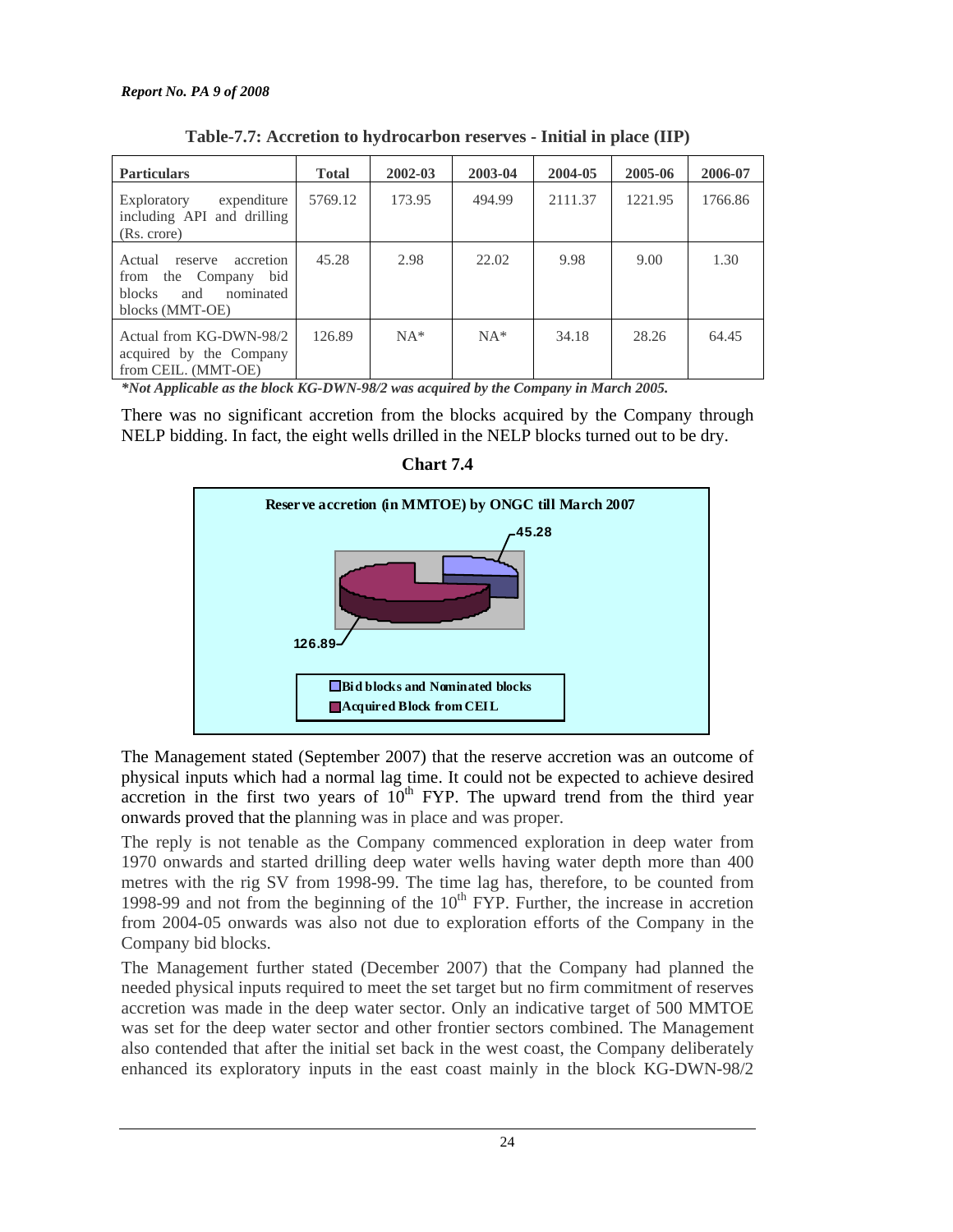which had an estimated volume of 32.51 MMTOE of hydrocarbon, purely based on its prospectivity and the returns offered by the block.

The reply is not tenable as accretion of 500 MMTOE in the  $10<sup>th</sup> FYP$  was envisaged mainly from deep water exploration. At the time of formulation of  $10<sup>th</sup> FYP$ , the block KG-DWN-98/2 was not with the Company. Fixing of indicative targets showed that the Company had not properly planned for the returns expected of its huge investment.

## *7.7.4.2 Non-fixation of norms for testing wells*

To arrive at the Initial in Place (IIP) reserve, the hydrocarbon indicative wells are tested to establish presence of hydrocarbon. Under the IWC contracts for the rigs BD and DSS, the Company did not prescribe any norms for tests in terms of number of days to be spent per object of testing.

Audit observed that the testing days per object varied from five to seventeen days during the period from 2002-03 to 2006-07 as indicated in Table-7.8 below:

| SI.<br>No. | Well<br><b>Name</b> | <b>RIG</b> | <b>Block:</b><br><b>NELP</b> or<br><b>Nomination</b> | Water<br>depth<br>(meters) | No. of<br><b>Objects</b><br>tested | <b>Actual days</b><br>taken for<br>testing | <b>Actual</b><br>days per<br>object |
|------------|---------------------|------------|------------------------------------------------------|----------------------------|------------------------------------|--------------------------------------------|-------------------------------------|
| 1.         | $KD-2-1$            | <b>DSS</b> | Nomination                                           | 1464                       | $\overline{4}$                     | 22                                         | 5.5                                 |
| 2.         | $VA-1$              | <b>DSS</b> | Nomination                                           | 553                        | 1                                  | 17                                         | 17                                  |
| 3.         | $VA-2$              | <b>DSS</b> | Nomination                                           | 689                        | $\overline{2}$                     | 10                                         | 5                                   |
| 4.         | $GD-2-1$            | <b>SV</b>  | Nomination                                           | 653                        |                                    | 24                                         | 24                                  |
| 5.         | $G-4-2$             | <b>SV</b>  | Nomination                                           | 429                        |                                    | 14                                         | 14                                  |
| 6.         | $G-4-3$             | <b>SV</b>  | Nomination                                           | 525                        | 1                                  | 15                                         | 15                                  |
| 7.         | $G-4-4$             | <b>SV</b>  | Nomination                                           | 335                        | $\overline{2}$                     | 30                                         | 15                                  |
| 8.         | $98/2-W-1$          | <b>BD</b>  | Nomination                                           | 1263                       | 1                                  | 10                                         | 10                                  |
| 9.         | $98/2$ A-1          | DSS.       | <b>NELP</b>                                          | 706                        | 1                                  | 08                                         | 8                                   |
| 10.        | $98/2$ -U-1         | BD         | <b>NELP</b>                                          | 1265                       |                                    | 12                                         | 12                                  |

**Table-7.8: Deepwater wells tested conventionally** 

The Management stated (December 2007) that there was no way to prescribe norms for testing days in deep water wells by the Company as deep water testing had been undertaken by it for the first time, comparable figures were not available, different operators had been using different types of equipments in testing and the pattern of production testing days also varied with water depth.

The reply is not tenable as the Company had been in deep water drilling since 1999. The Company could have benchmarked the testing time on the basis of past experience, as the norms had been set in case of shallow water wells. Further, as contended by the Management, no pattern or relationship could be noticed from the data given in Table-7.8 between water depth and production testing days taken.

# *7.7.4.3 Avoidable production testing in the well interpreted to be devoid of hydrocarbon*

Deep water wells are tested for presence of hydrocarbons through Modular Dynamic Tester (MDT) or conventional testing. The conventional method of production testing being longer one in terms of number of days, MDT is generally resorted to, before conducting production testing.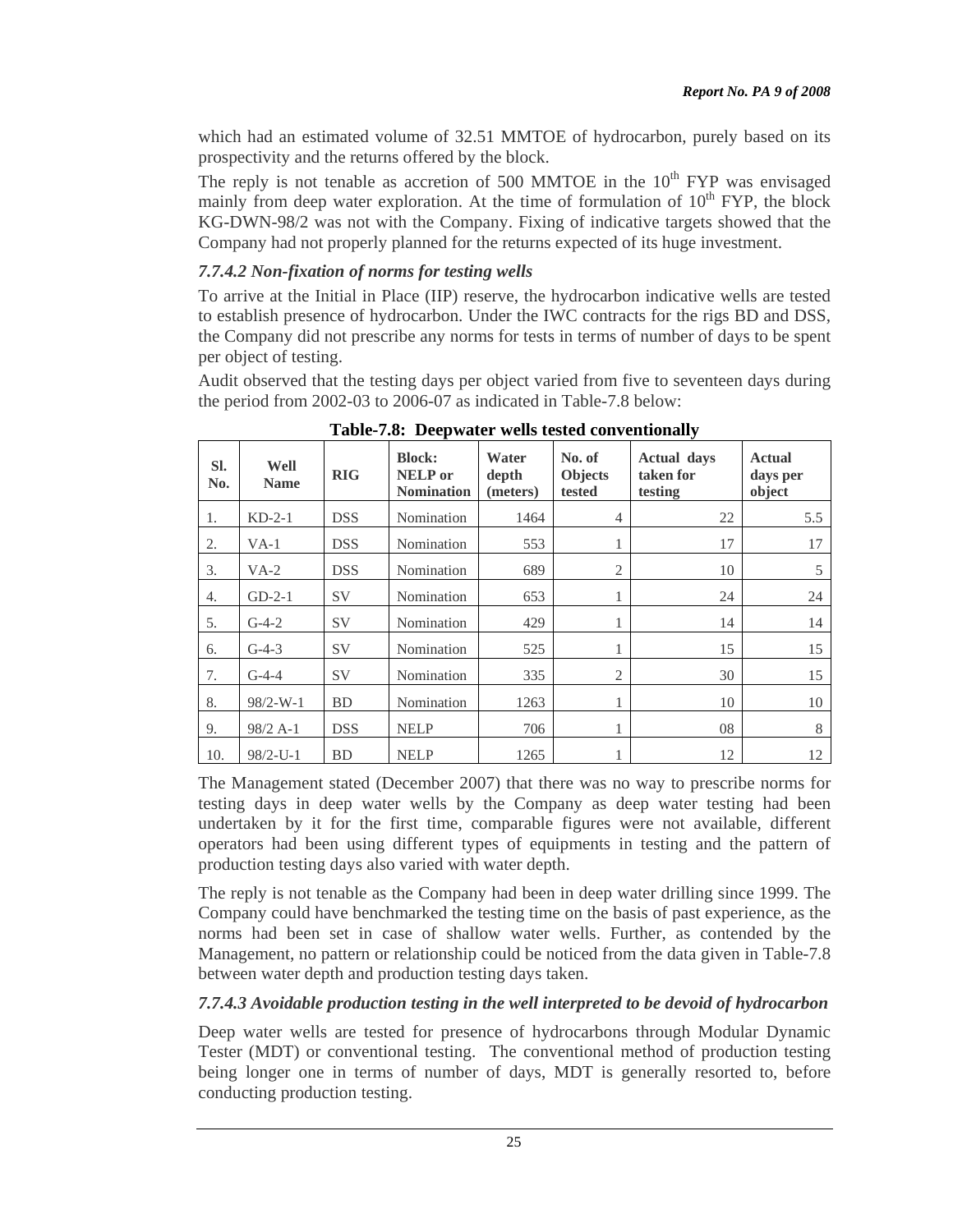The Company while testing well GD-2-1A carried out conventional production testing of two objects<sup>20</sup> at a cost of Rs.9.13 crore without carrying out MDT despite the drilling logs indicating that the entire section was devoid of hydrocarbons. Both the objects proved to be water bearing. Audit observed that by adopting the interpretation of the recorded logs and MDT, which required only a few hours to conduct, the conventional test and resultant expenditure could have been avoided.

The Management accepted (December 2007) that the recorded logs were not interesting from the hydrocarbon point of view and carrying out of MDT could have avoided conventional testing but justified the same to rule out possibility of missing any kind of potential zone. Further Management stated that caved hole precluded the feasibility of carrying out a valid MDT.

The reply is not tenable as recorded logs suggested that the well was devoid of hydrocarbon and the Company could have confirmed this at the most by carrying out MDT being economical compared to conventional testing.

### *7.7.4.4 Discovery claimed by the Company not acknowledged by MOP&NG /DGH*

*i*) As per the conditions for allotment of nominated blocks, the Company had to issue a strike note on discovery of hydrocarbon in the nominated blocks to the MOP&NG, for the discovery to be considered and recorded by MOP&NG. Audit observed that out of five discoveries made by the Company in the nominated blocks (*Annexure XXVIII*), only two appeared in the records of DGH. The Management contention that remaining three wells were delineation wells was not available on record.

*ii*) As per Article 10.2 of the PSC, if the contractor determines to conduct a drill stem for production test in open hole or through perforated casing with regard to any exploration well, it shall notify the Government of the time of such test at least 48 hours prior to the proposed test, and the Government shall have the right to have representative present during such test. Audit observed that in NELP blocks, out of six discoveries claimed by the Company as at the end of March 2007, only four were acknowledged as discoveries by the DGH. In the remaining two cases (D-1 and DWN-E-1), the wells were tested only by MDT whereas PSC required it to be tested through Drill Stem Test (DST).

The Management replied (December 2007) that in case of D-1 well, testing was done through MDT and conventional testing (DST) was planned to be notified to DGH but the well was abandoned due to technical problems. In case of DWN-E-1, an interim discovery report was issued to DGH based on the MDT. In this case also, the DGH desired carrying out of DST for notifying discovery. The DGH also clarified that the MDT could be considered for future discoveries, if notified. The matter regarding the two wells was still pending with the DGH (August 2007).

The reply is not tenable as the Company did not inform DGH about MDT and its inability to conduct conventional test due to well collapse. In case of DWN-E-1, the Company neither conducted conventional testing as required in Article-10.2 of PSC, nor invited DGH representatives. Even after the DGH insisted, the Company did not carry out conventional testing whereas in the four cases acknowledged by DGH, the Company had

 $\overline{a}$ *<sup>20</sup> Object is an interval or section of a well which indicates a likely presence of oil/gas through drilling data as well as study of logs. This section is generally a reservoir under different sedimentary environments and holds hydrocarbon pools.*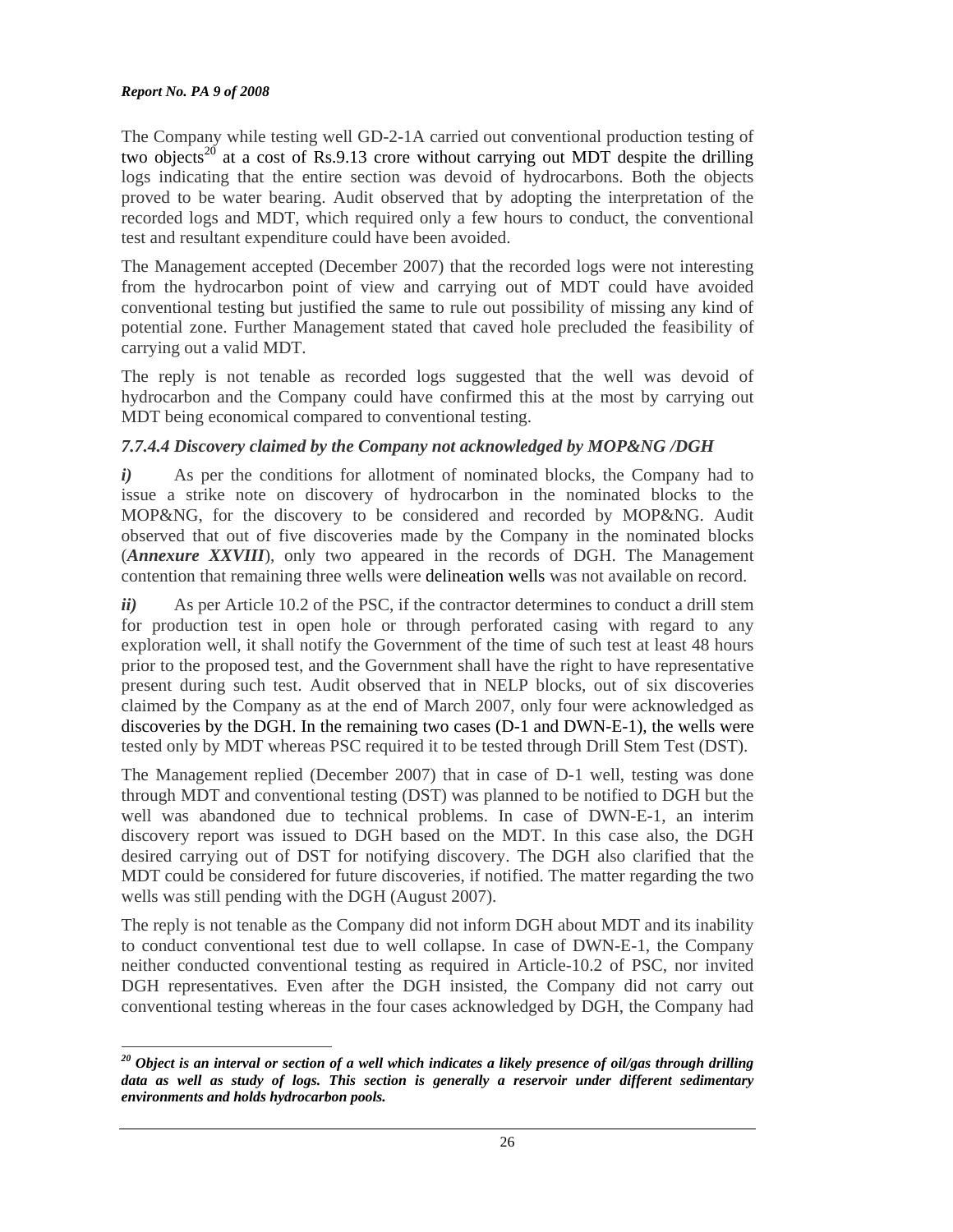conducted conventional production test. As a result, both these discoveries had not been accepted by the DGH. Non recognition of discovery in the NELP blocks may delay further development plan of the field under Article 10 of PSC.

*Recommendation No. 7.4* 

- *(i) The Company should expedite API of seismic data, plan drilling of sufficient number of wells and test the wells as per procedures prescribed by the DGH.*
- *(ii) The Company should fix norms for testing of wells in terms of number of days per object by giving due weightage to the subsurface conditions of various Basins.*

# *7.7.5 Health, Safety and Environment*

### *7.7.5.1 Health and Safety - Occurrence of accidents*

Audit observed that in respect of deep water drilling rigs, one incidence of equipment damage in September 2002, one incidence of major injury in March 2005 and three incidences of minor injury between February and October 2005 were reported at the Company owned deep water drilling rig SV. Further, one major incidence occurred at rig BD in March 2005 and one fatal accident was reported in February 2006 at rig DSS.

Apart from the above, fifty cases of 'near misses' were reported in annual report of Drilling Services for 2005-06 only, at SV covering almost every month of the year. This indicated the high possibility of 'near misses' converting into high risk incidences. Nonreporting of 'near misses' in earlier years deprived the Management from taking precautionary measures on safety aspect.

In the 5<sup>th</sup> HSE sub-committee meeting of the Company's Board held in December 2005, major accidents involving contract workers during 2004-05 were discussed, wherein it was observed from investigated incidences that the contract workers were not aware of hazards associated with oil industry. Therefore, a 'Total Productivity Management Program' to ensure incident free operations was advised.

The Management stated (December 2007) the reporting of accidents/incidents or near misses had started in the Company on daily basis. The clauses regarding reporting have been incorporated in the contract.

However, the above incidences of accidents indicate that the 'goal zero' of corporate environmental management which includes zero accidents, lost man days and facilities was not fulfilled.

### *7.7.5.2 Environment*

### *(i) Delay in carrying out Environmental Impact Assessment studies*

According to Article 14.5 of the PSC, the Company was required to carry out environment impact studies through persons having special knowledge on environment matters in order to determine the prevailing environment, human beings and local communities situation at the time of studies and establish the likely effect exploration activities on the same. The time taken for completion of Environment Impact Assessment (EIA) studies are given in *Annexure XXIX*.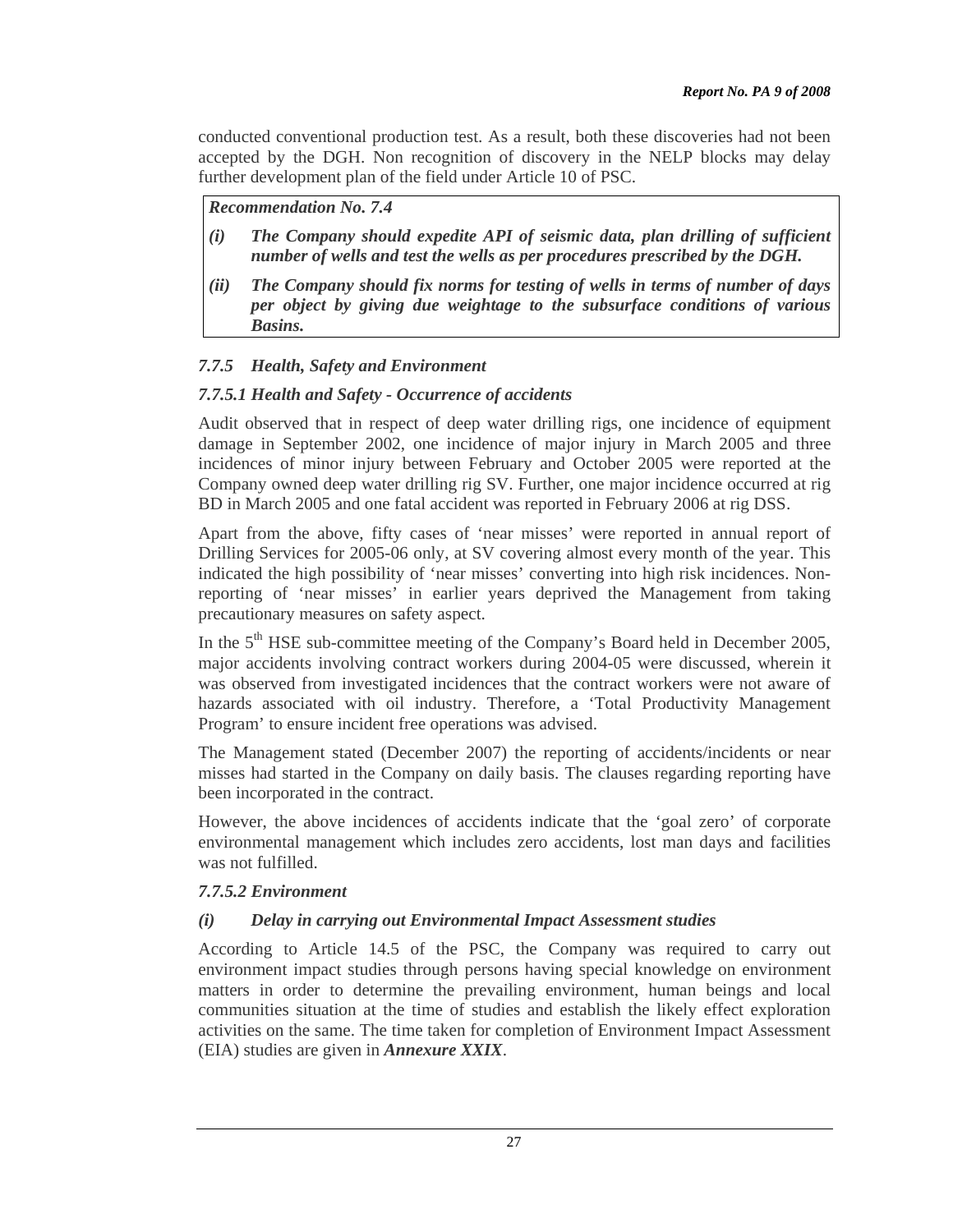Audit noticed that the time taken for pre-drilling EIA studies ranged from 20 to 56 months from the date of signing respective PSC. In respect of NELP- I and II blocks, three to four years were taken for completion of pre-drilling EIA studies from date of signing the PSC, whereas Phase I of NELP-I block itself was for four years.

The Management stated (December 2007) that one block was not found to be prospective after exploratory survey and was being relinquished without entering drilling phase. So no pre drill EIA studies had been conducted for this block. Pre-drill EIA studies were initiated after establishing prospectivity of the blocks and finalisation of tentative drilling plans. In the blocks KK-DWN-2002/2 and KK-DWN-2002/3, under NELP-IV, there was no drilling in MWP of Phase I. The drilling had been planned in phase II of these blocks from the year 2009-10 and last quarter of 2008-2009 respectively. Therefore, the process for pre-drill EIA studies and environmental clearance had been initiated just then.

The reply of the Management is not factual since in respect of NELP I, III and IV the predrill EIA studies were conducted and environmental clearances (ECs) obtained prior to data processing. In NELP-IV, for two blocks in possession, though phase-I had been completed by March 2007, pre-drilling EIA studies were initiated in December 2007. The Management, however, did not clarify reasons for not initiating process of EIA studies and EC for other two blocks.

# *ii) Non-establishment of Environment Management Cell*

The Company had a separate Corporate Health, Safety and Environment set up headed by in-charge HSE in each Basin, Asset and Services. However, the monitoring of adherence to EC conditions was not carried out by in-charge HSE and its functions were limited to obtaining environmental clearance and reporting on accidents, safety drills, coordinating in revalidation of certificates, *etc*. One of the general conditions of EC was establishment of 'a separate Environment Management Cell with full fledged laboratory facilities to carry out various environmental management and monitoring functions under the control of a senior executive'. However, there was no mechanism in place to obtain compliance and test reports regularly from implementing sections by HSE to verify the compliance.

The Management stated (December 2007) that ONGC's Regional Laboratories can take up the analysis of samples and for specialised analysis, it has MOU with expertise agencies like NEERI and NIO.

The reply of the Management indicates the absence of monitoring mechanism in HSE group. Therefore, compliance to the various requirements/agencies was diluted. The Management did not offer any comments on the aspect of separate Environment Management Cell.

### *Recommendation No.7.5*

*The Company should* 

- *(i) initiate environment impact assessment studies in time so as to avoid delays in the MWP and consequential penalties;*
- *(ii) strengthen the mechanism of monitoring by HSE as stipulated in environmental clearances; and*
- *(iii) establish systems and strengthen procedures to ensure incident free operations for its Total Productivity Management Programme.*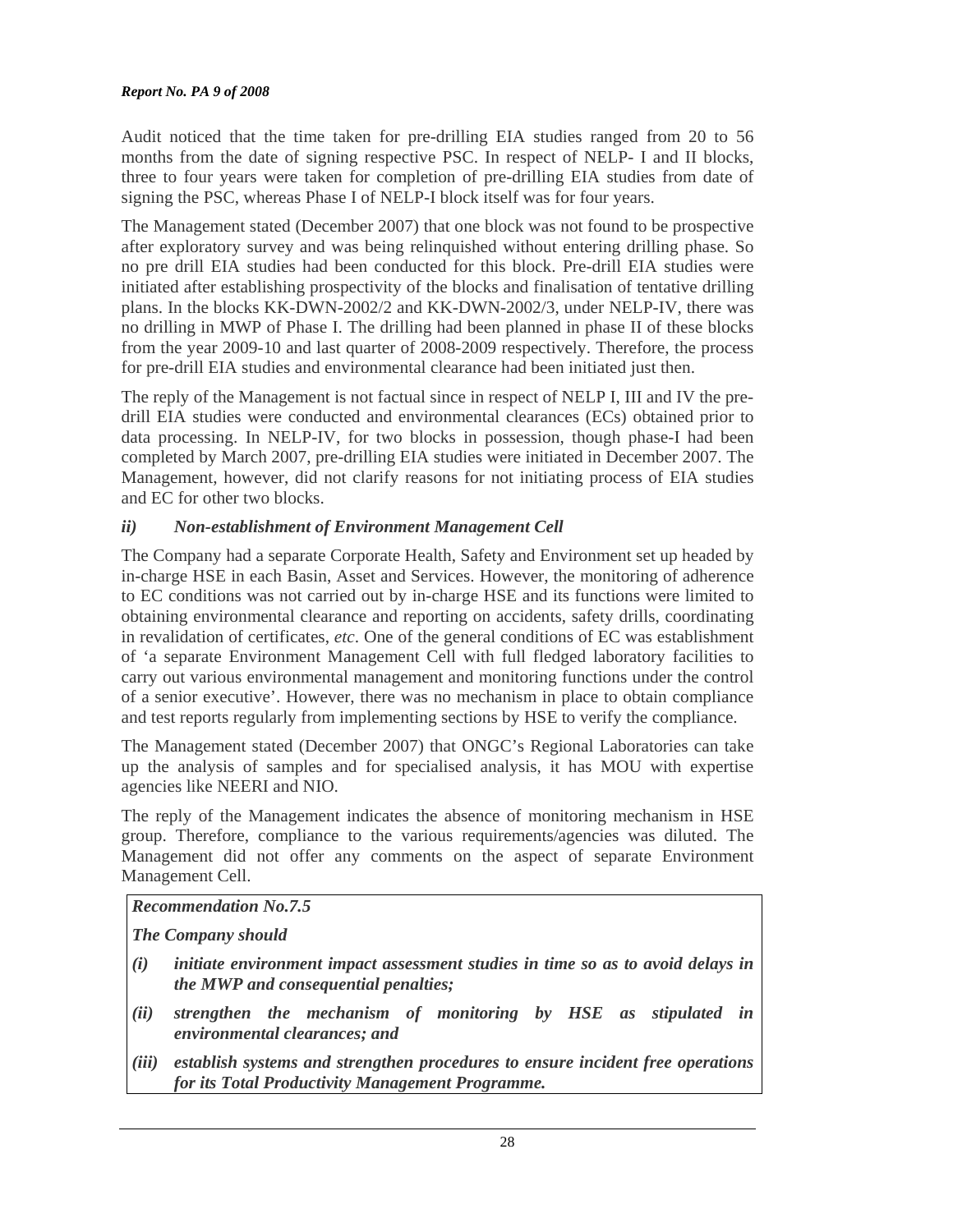# *7.7.6 Internal Control and Monitoring System*

### *7.7.6.1 Absence of guidelines/procedures for planning activities in deep water blocks*

Production Sharing Contracts signed for the deep water blocks prescribed time period for completion of MWP of each phase. Audit observed that the Company had not prescribed policy guidelines for completion of each activity in order to achieve the MWP targets. The Company also did not prepare separate budget for deep water exploration in their annual corporate plans so as to monitor the physical and financial progress of the project.

The Management stated (December 2007) that Operating Committee and Management Committee resolutions involving budgetary approvals in NELP blocks of all physical programmes for a given year as well as MOUs with MOP&NG for the acreage to be explored besides the review during Quarterly Progress Review Meetings and bi-annual reviews were multi-faceted control elements for the organisation in terms of both guidelines and monitoring.

The reply is not tenable as the wells planned in the  $10<sup>th</sup>$  plan were only 35 instead of commitments to the extent of 51 wells. DGH imposed penalty in respect of five blocks and the blocks had to be relinquished. If the monitoring system as stated were in place then such situations could have been avoided.

# *Recommendation No.7.6*

*The Company should* 

- *(i) prescribe policy guidelines for planning activities in deep water exploration to ensure completion of each activity as per MWP targets; and*
- *(ii) prepare activity-wise separate budget for deep water exploration project in their annual corporate plans for monitoring the physical and financial progress of the project.*

# *7.7.6.2 Delay in assigning technical audit of exploration process*

The exploration process followed by the Company is explained in *Annexure XXX*. To facilitate in taking stock of existing practices, making improvements for mitigation of exploration risk, improving the overall success ratio and adding value to investment, the Company decided (June 2005) to engage a technical auditor for conducting technical audit of exploration process within a period of 12 days. The work to be commenced from 20 August 2007 and completed by 4 September 2007 was, however, assigned to a party on 14 July 2007. Thus, the advantage of taking corrective actions to avoid cost and time overruns during the two year period was lost.

Management stated (December 2007) that Exploration Process Auditing has no direct relationship with project 'Sagar Samriddhi' because the objective of the audit process was to understand whether the Company had adopted the optimal acquisition, processing and interpretation process for generation of prospects or not. This was applicable to onland areas, shallow water areas and also for deep water areas.

The reply is contradictory. Once it was accepted that the EPA was applicable to deep water exploration, its inapplicability to Sagar Samriddhi project was a logical conclusion as it is a project for deep water exploration.